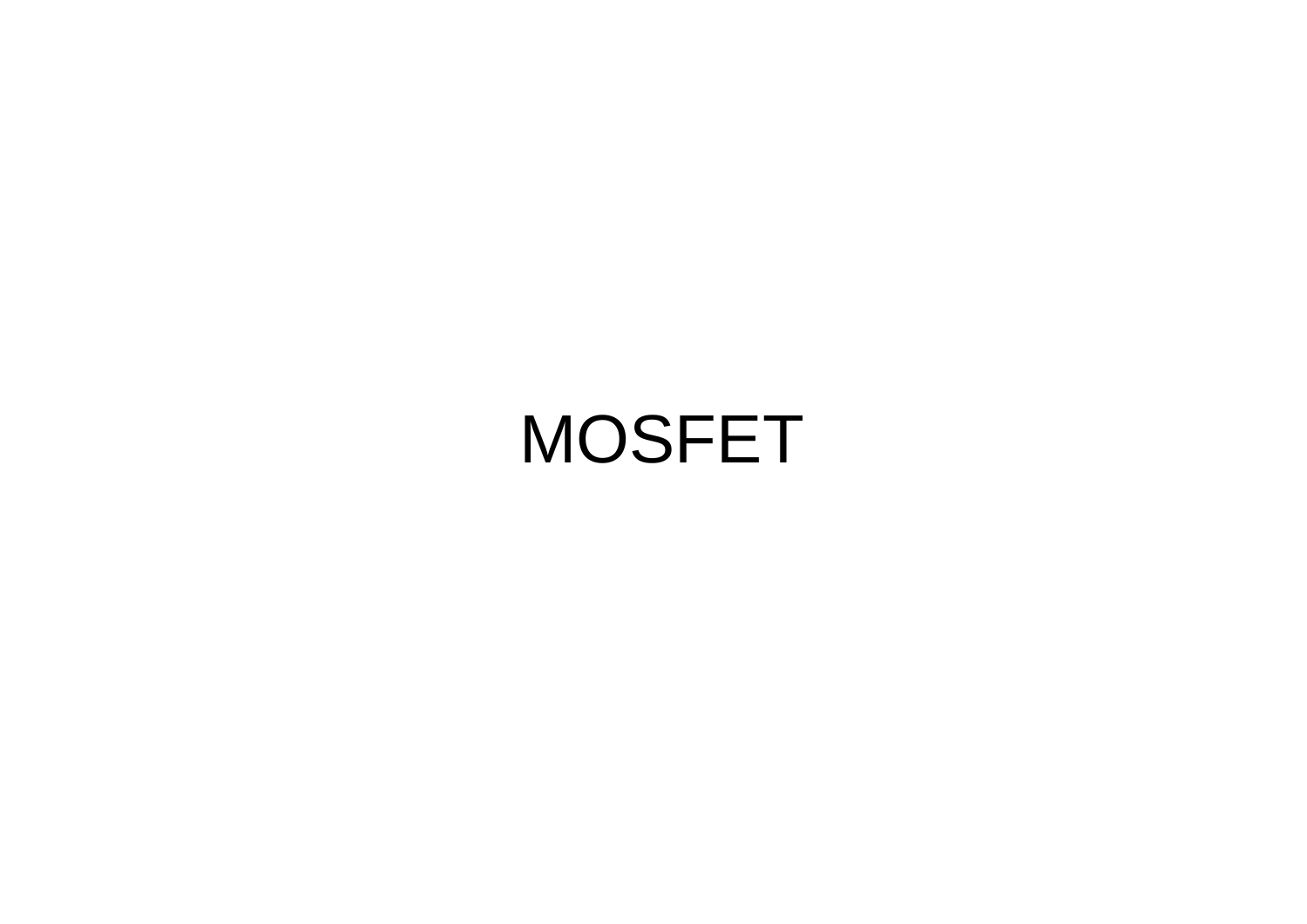#### The MOSFET



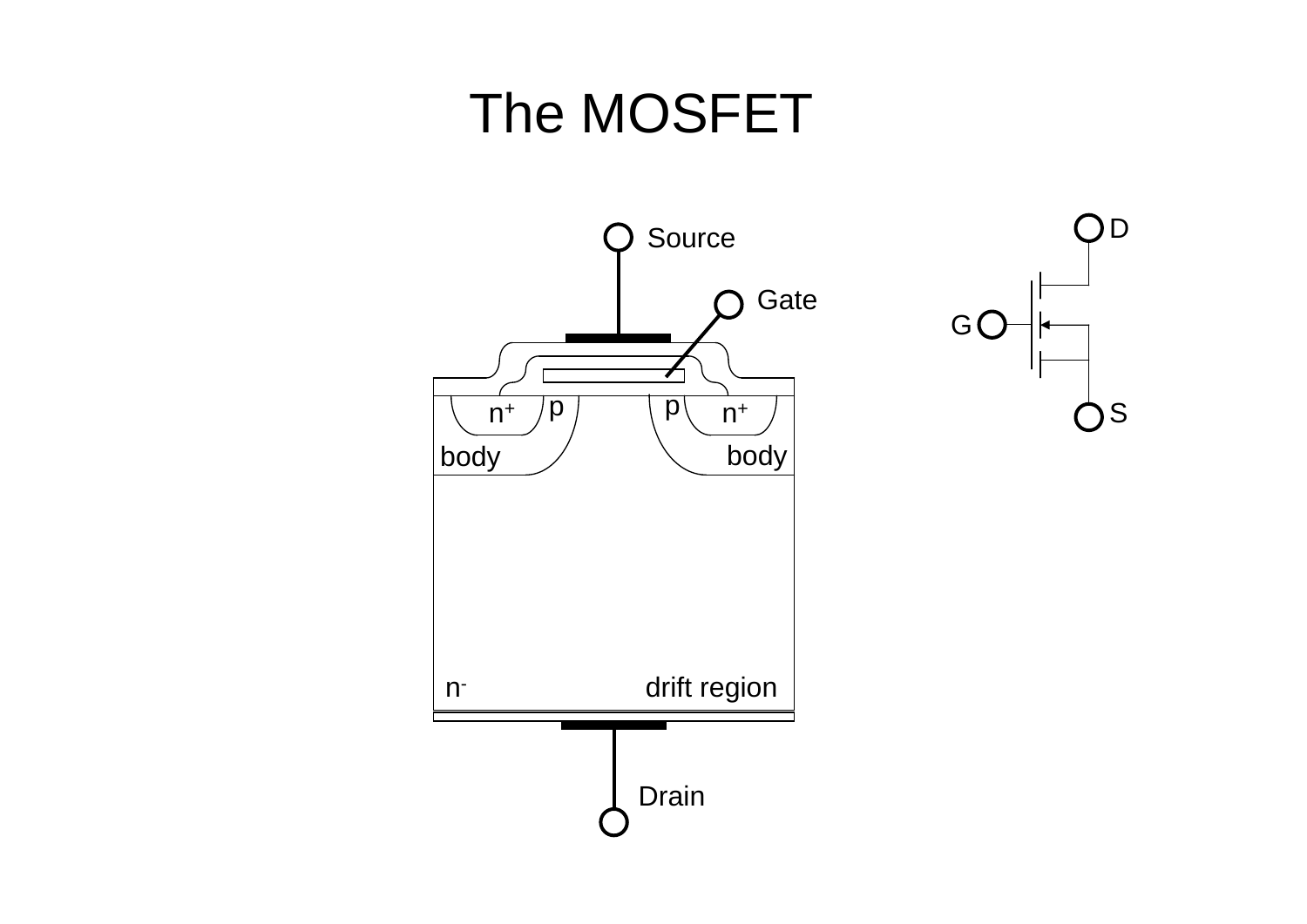# Diffusion structure

- A real power MOSFET consists of thousands of such cells
- It is in the p-doped region, the "body", where the channel is formed
- There is always one reversed biased pnjunction, so the conduction is not based on minority carrier injection
- A small signal MOSFET can either be operating in *normally on* or *normally off.* A power MOSFET operates in *normally off*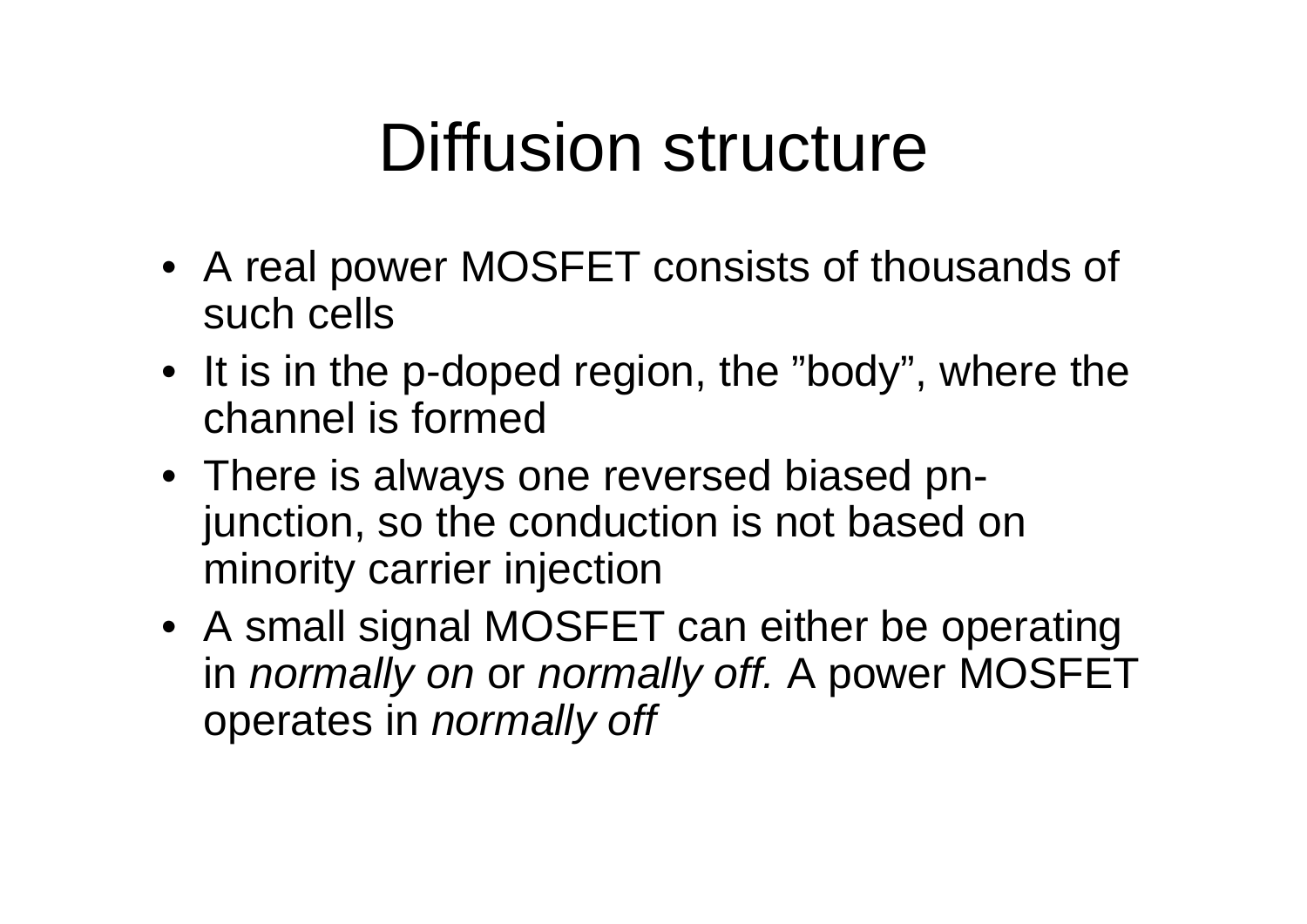## MOSFET output characteristic

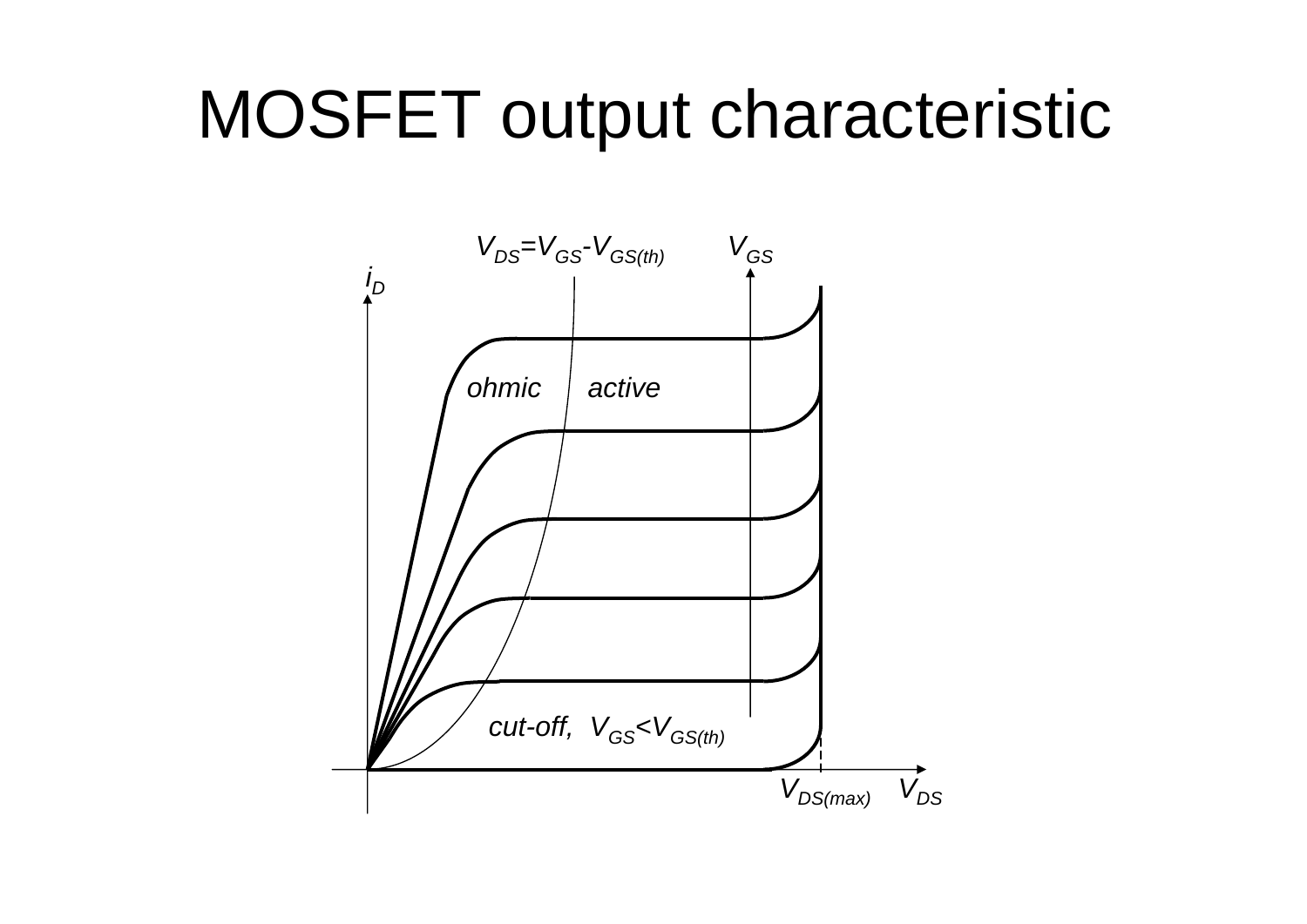# Cut off region

- The gate source voltage is lower than the threshold voltage  $V_{GS} < V_{GS(th)}(3-5 V)$
- The MOSFET must block the applied DRAIN-SOURCE voltage, which must be lower than the maximum, the breakdown, DRAIN-SOURCE voltage  $V_{DS}$ < $V_{DS(max)}$  to avoid avalanche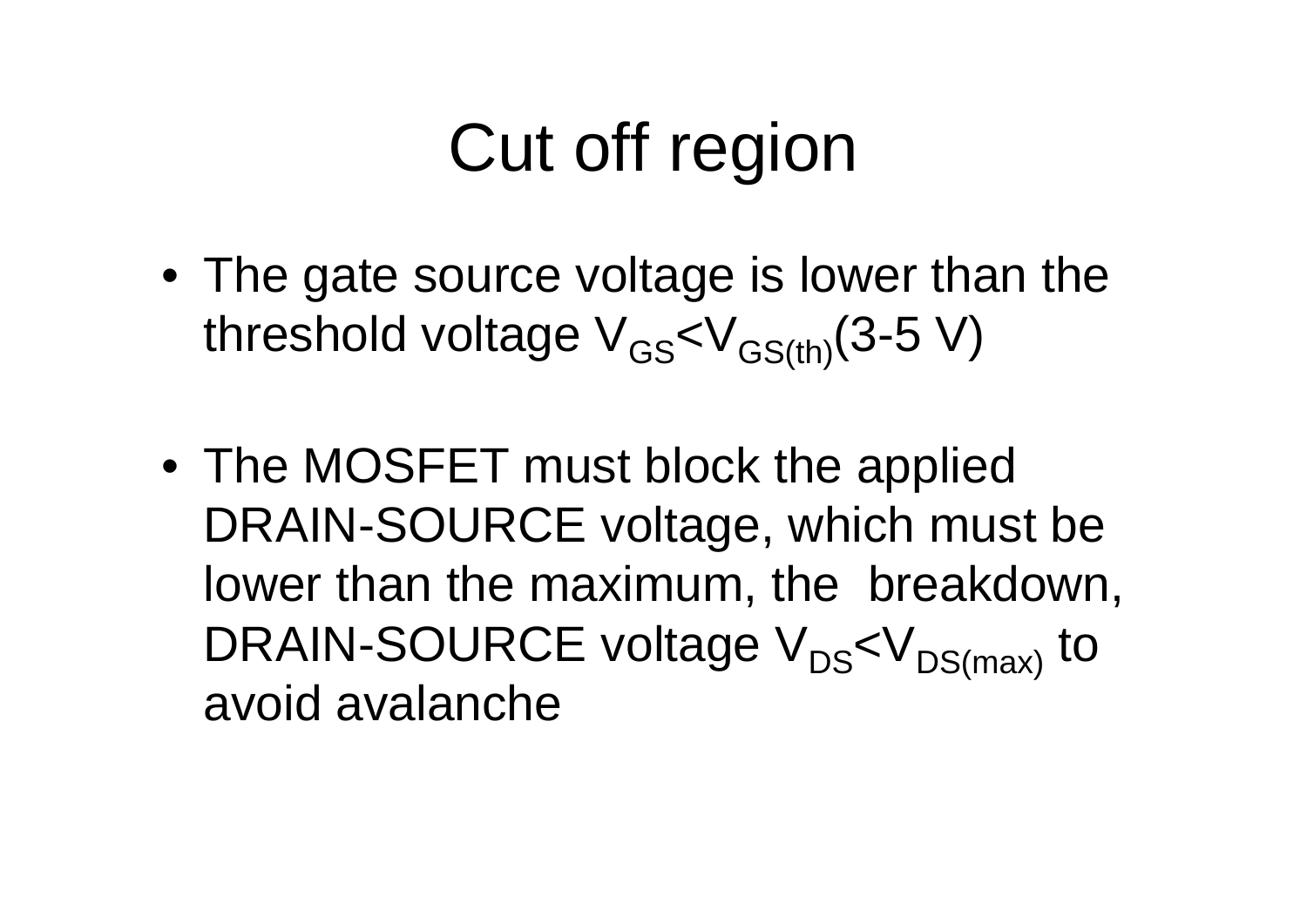# Active region

- The gate source voltage is higher than the threshold voltage  $V_{GS}$ > $V_{GS(th)}$
- The drain current is independant of the applied drain source voltage (sometimes called the saturation region)
- The drain current is determined by the applied gate-source voltage and is proportional to the squared difference between the applied gate source voltage and its threshold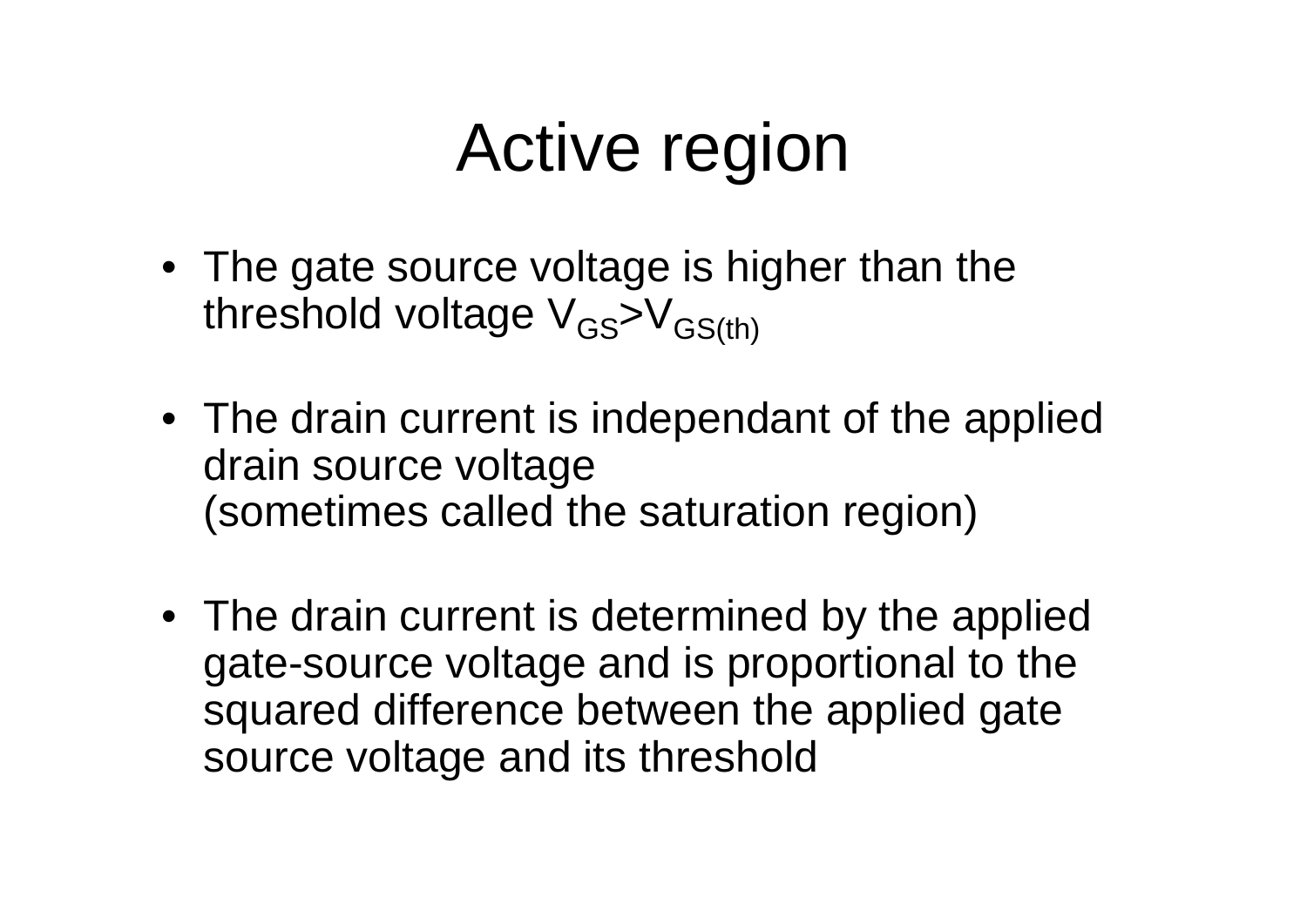# The ohmic region

- The drain current is proportional to and not independant the drain source voltage (resistive)
- This resistance is determined by the geometrical size and the conductivity of the drift region
- It can be compared with the saturation area in a bjt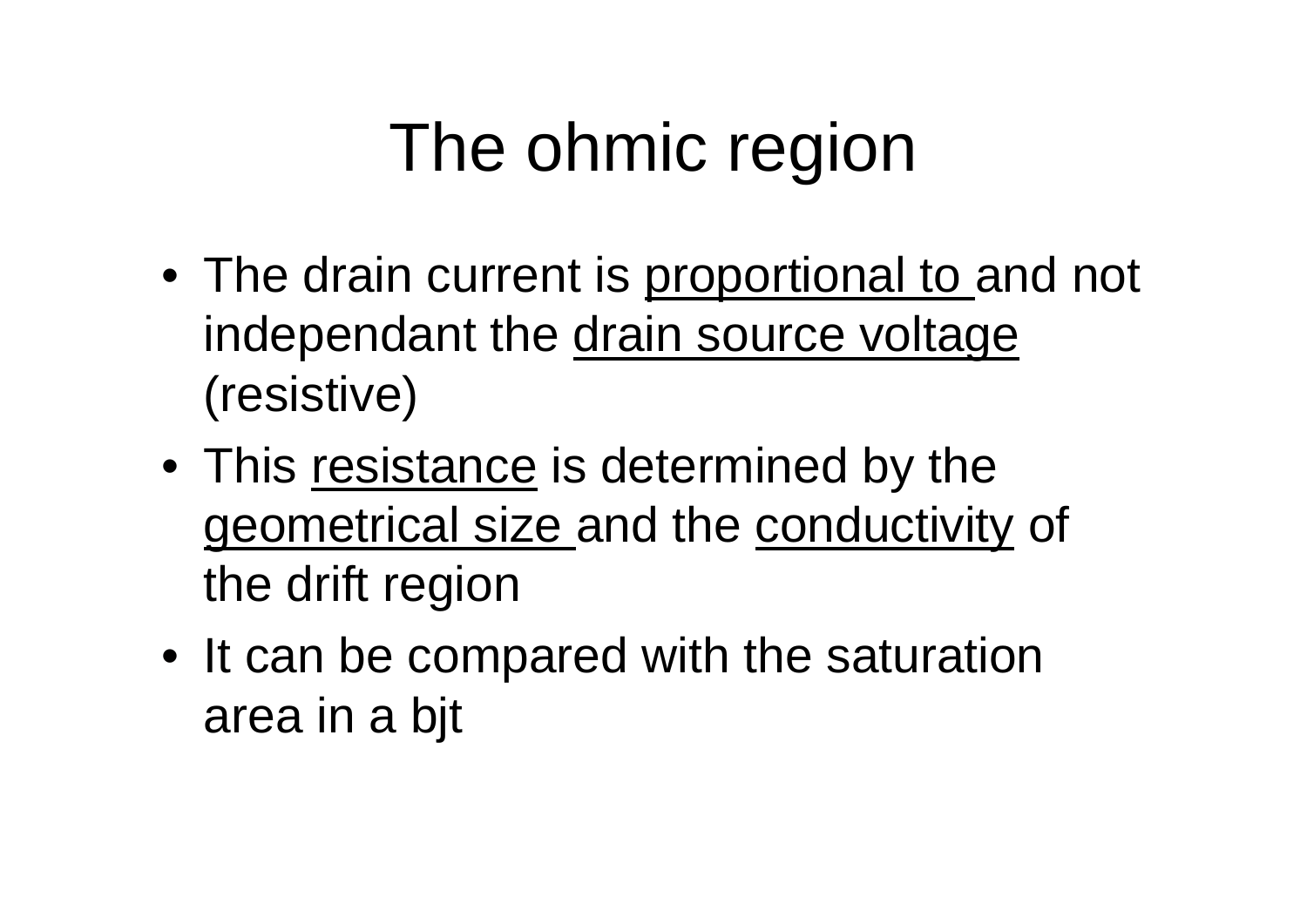## MOSFET transfer characteristic



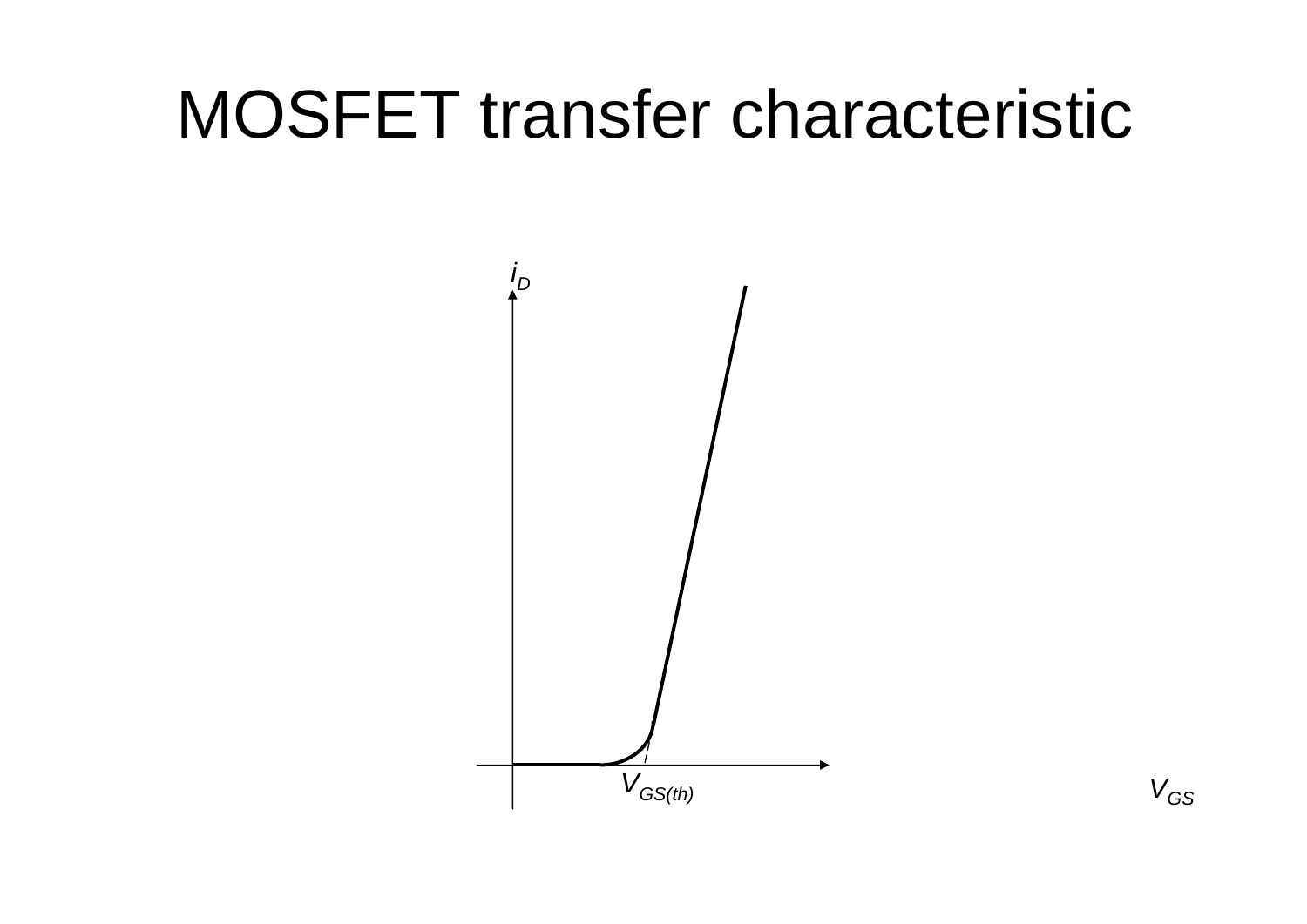# The conduction mechanism,  $\rm V_{GS}<\rm V_{GS(th)}$

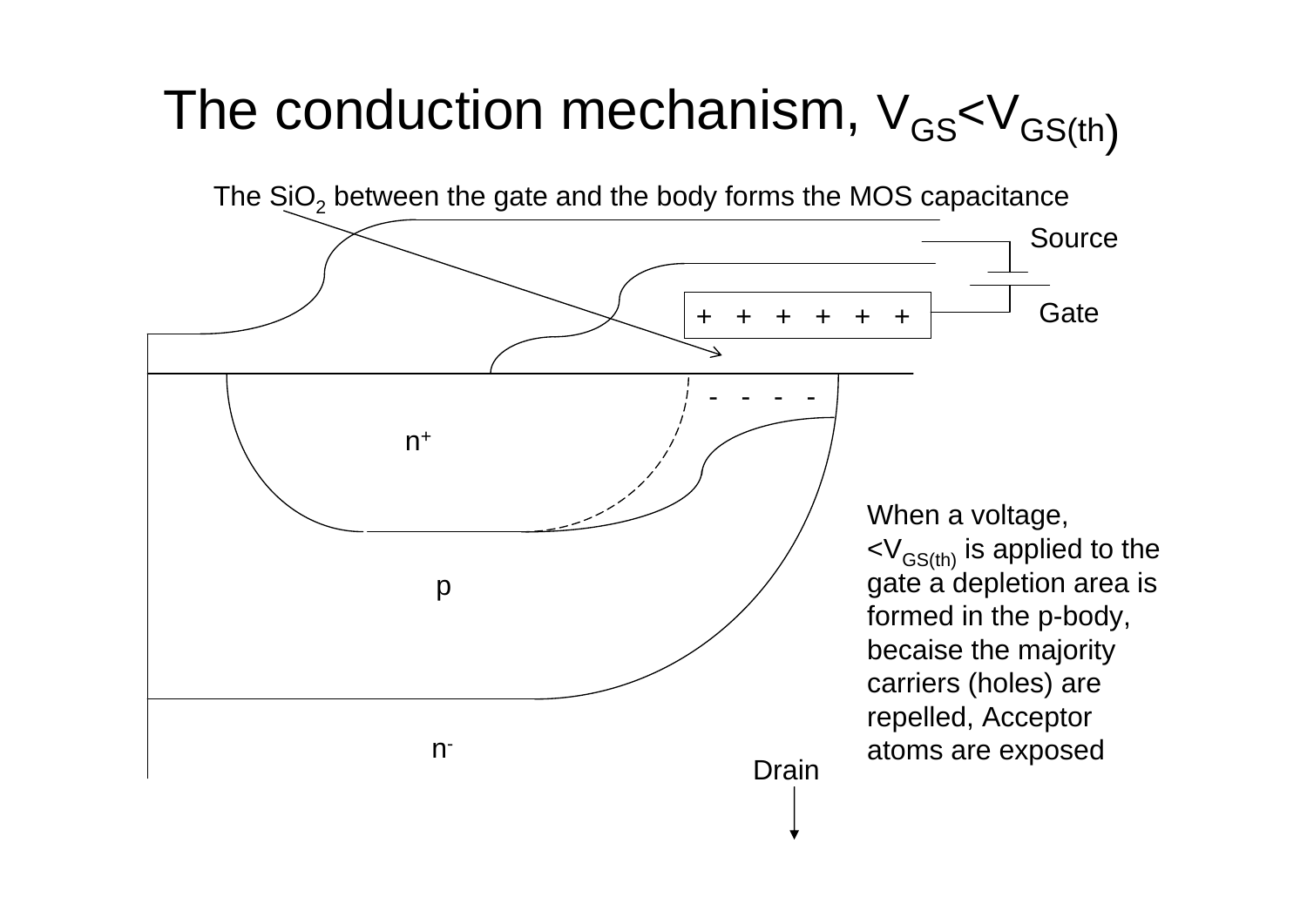#### The conduction mechanism,  $V_{GS}$ < $V_{GS(th)}$

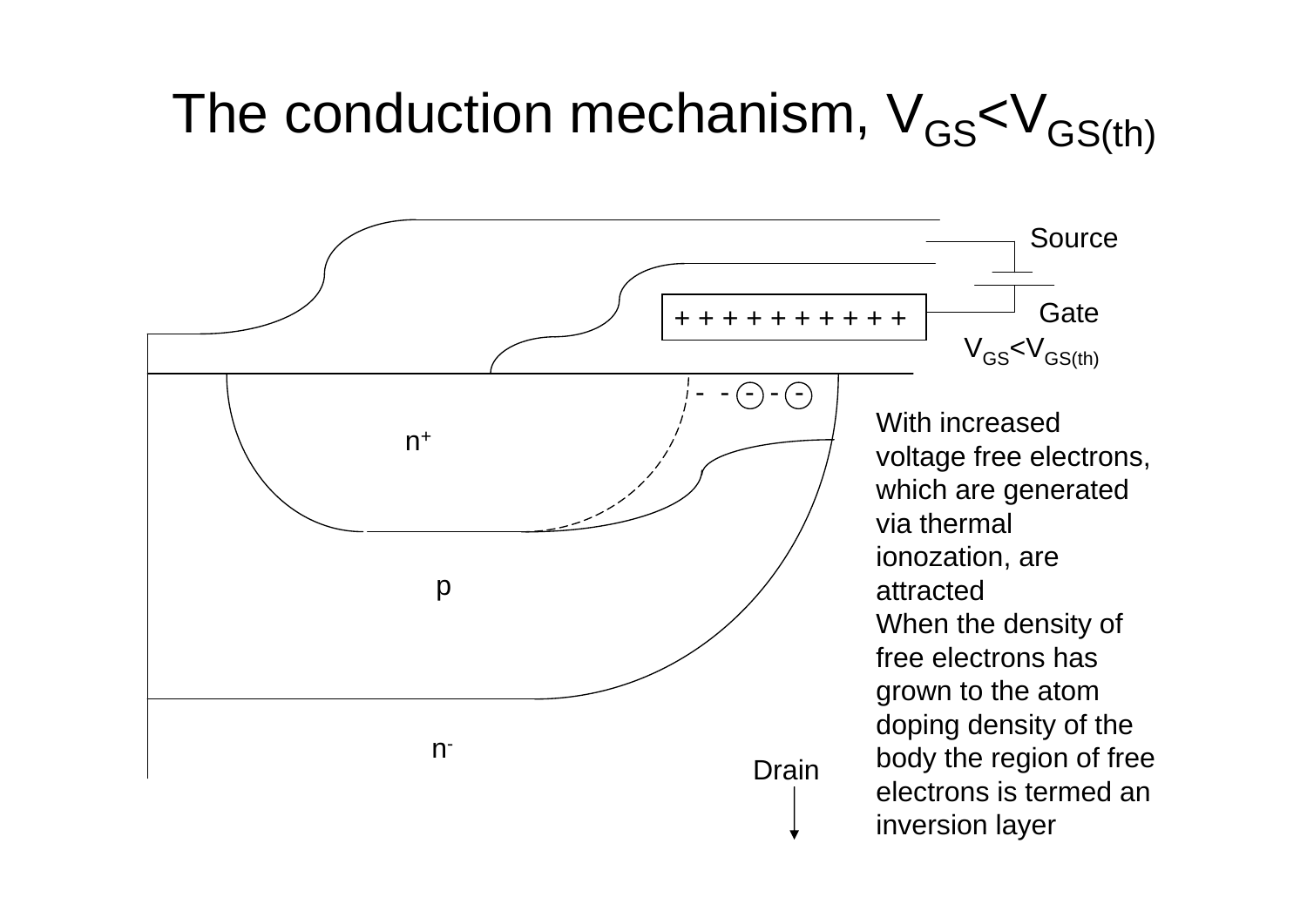#### The conduction mechanism,  $V_{GS} > V_{GS(th)}$

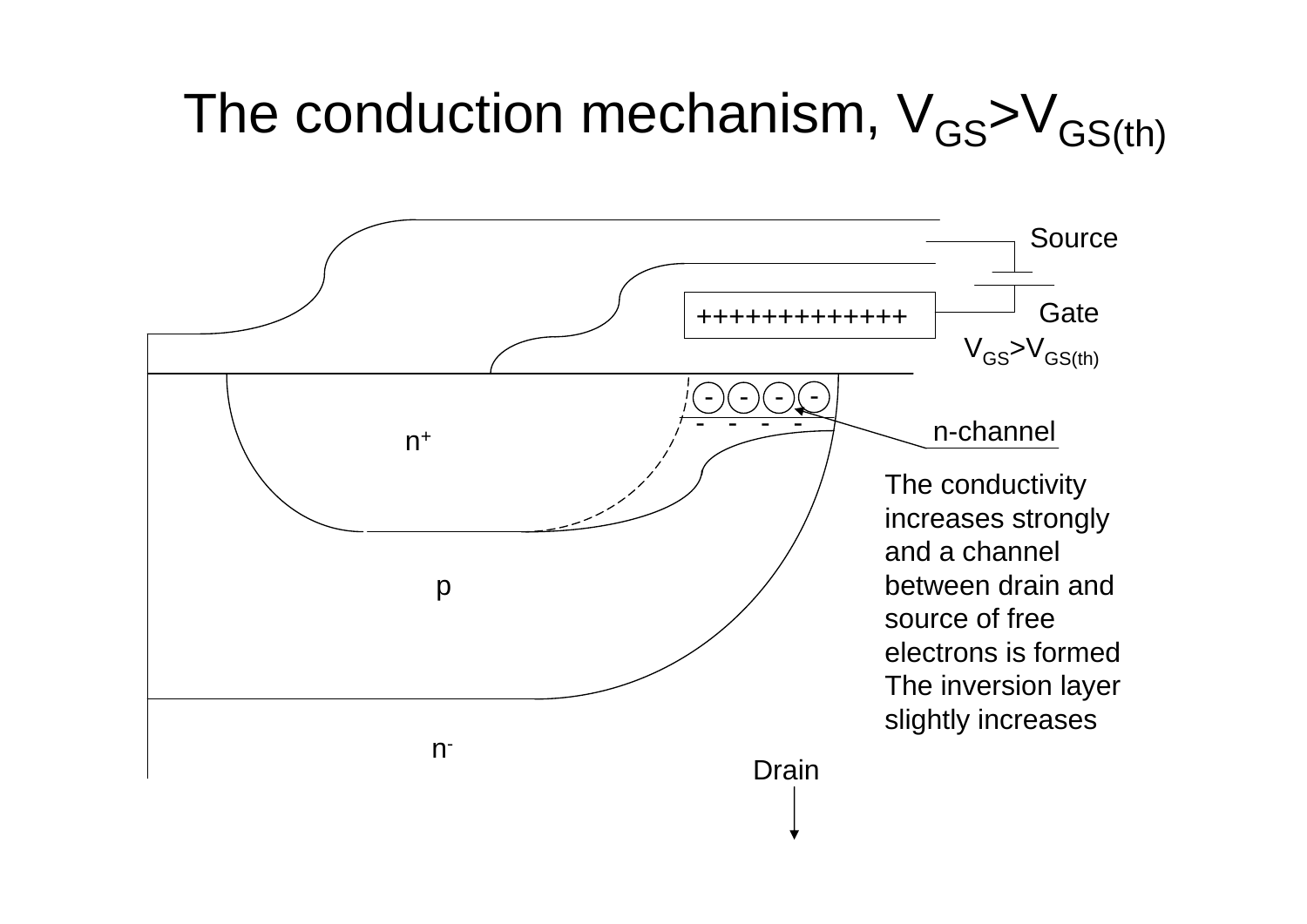## The MOSFET parasitic elements



The parasitic diode structure can be used as a freewheeling diode in bridge application

The npn structure must not be turned on as the bjt cannot be turned off, as there is no connection between the gate and the p (body) region.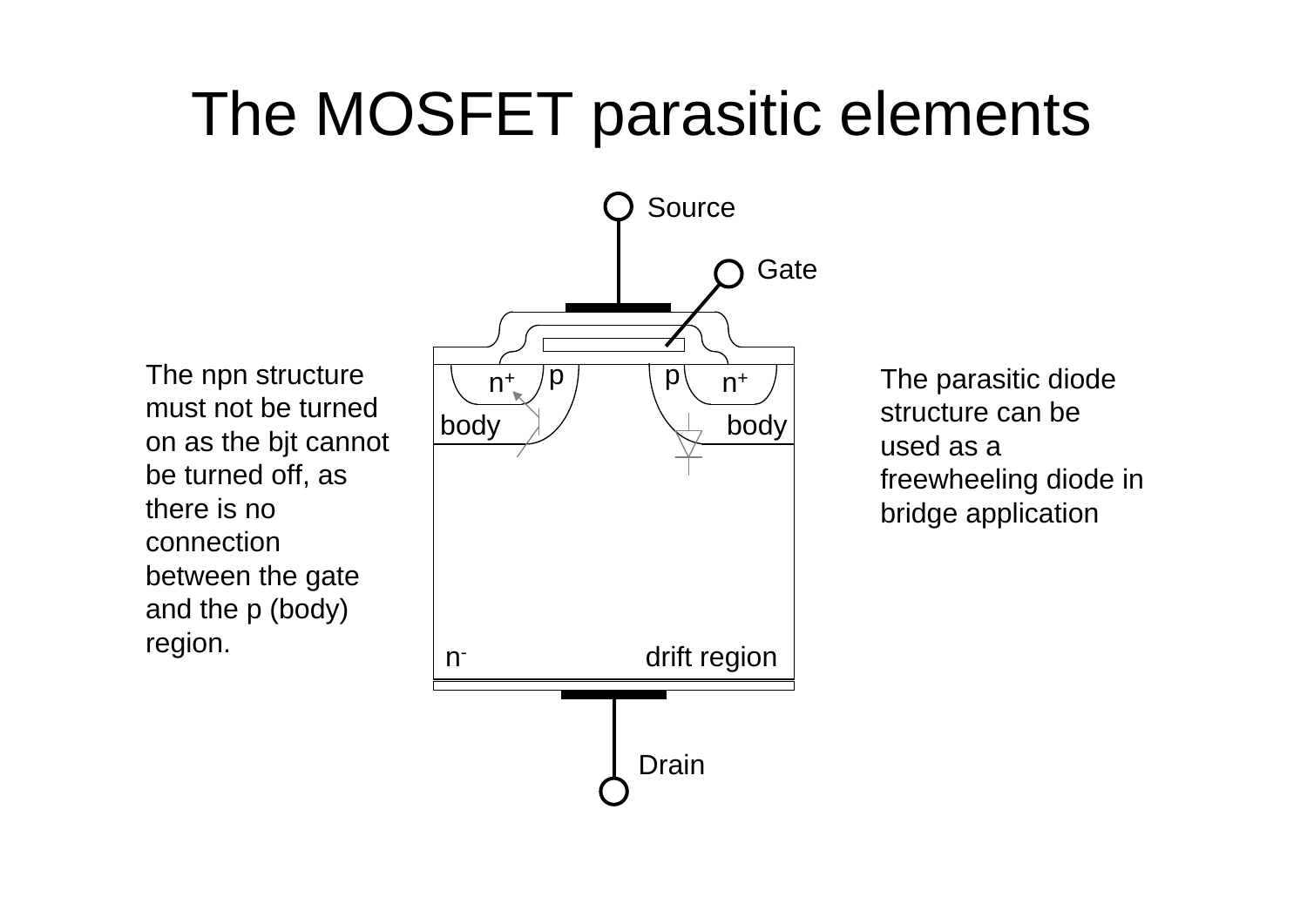## The MOSFET npn GE short circuit

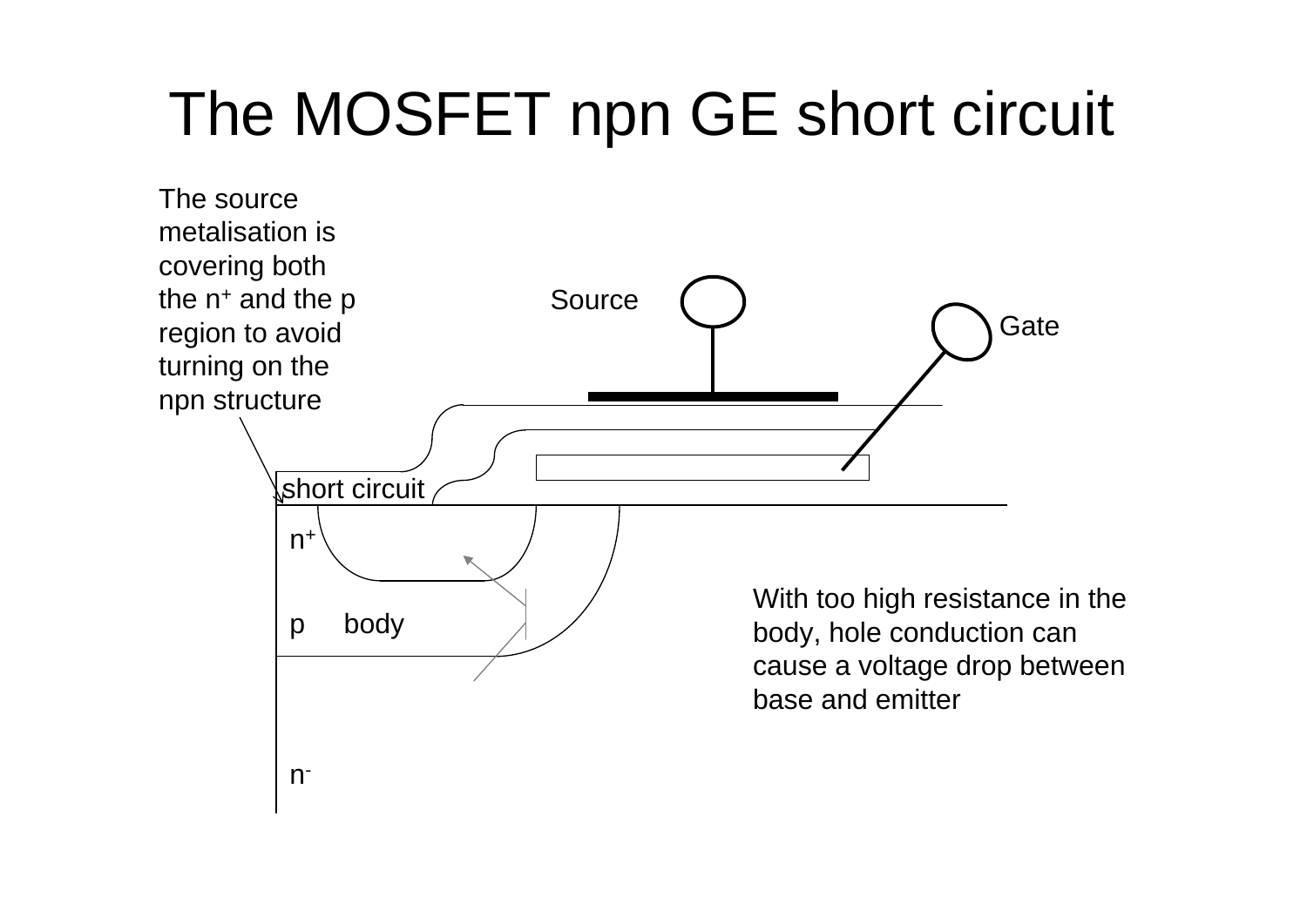# Switching

- A power MOSFET switches faster than the power BJT, since the excess carriers does not have to be established and removed at turn-on and turn-off
- Only the stray capacitance carriers have to be transported
- In most cases the MOSFET can be modelled as being capacitive between all three terminals
- The gate-drain capacitance is formed of the gate-oxide and the depleted part of the drift region. The latter increases with higher gatedrain voltage and thus the capacitance reduces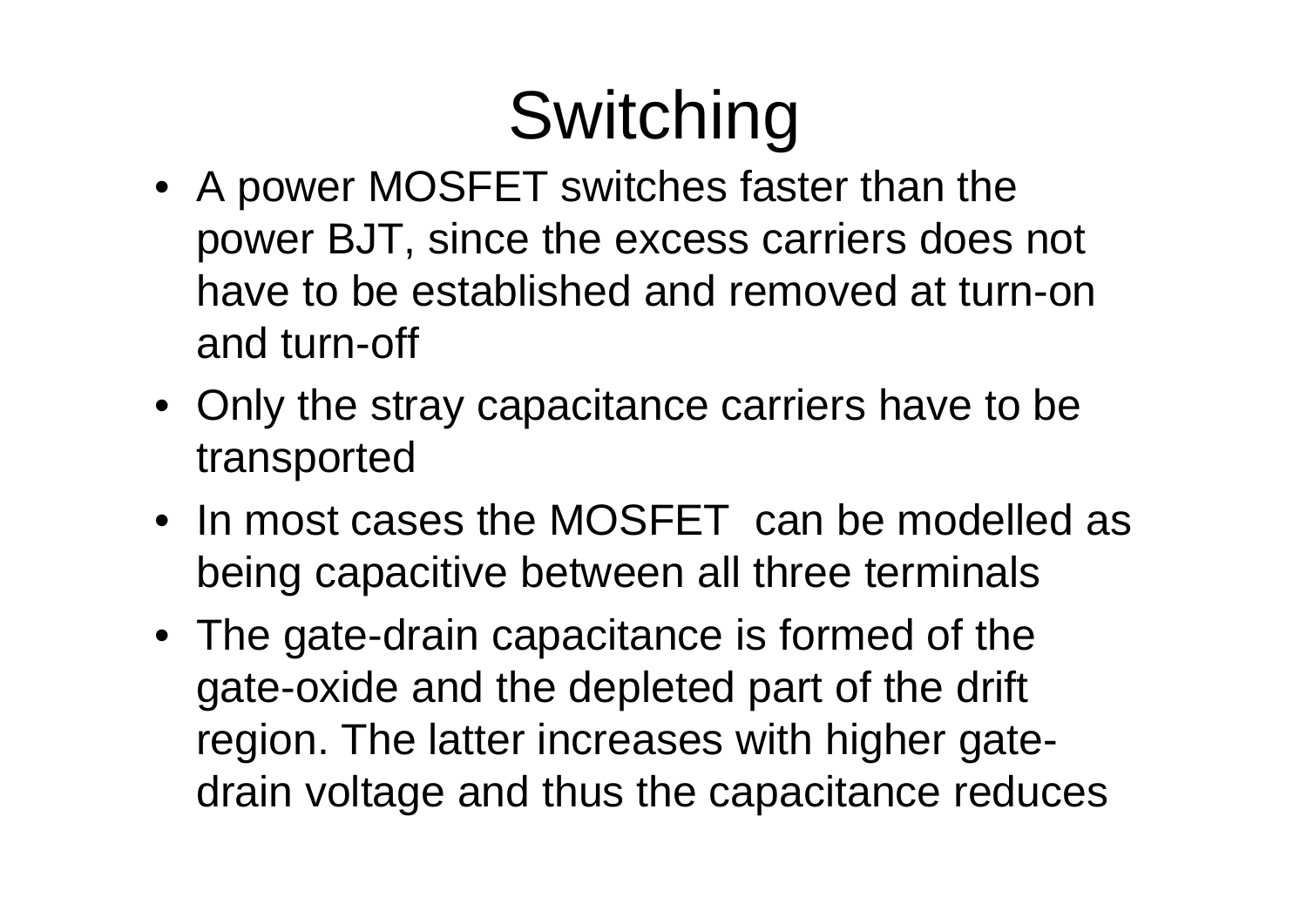## The MOSFET equivalent circuits The gate-drain capacitance versus the drain source voltage

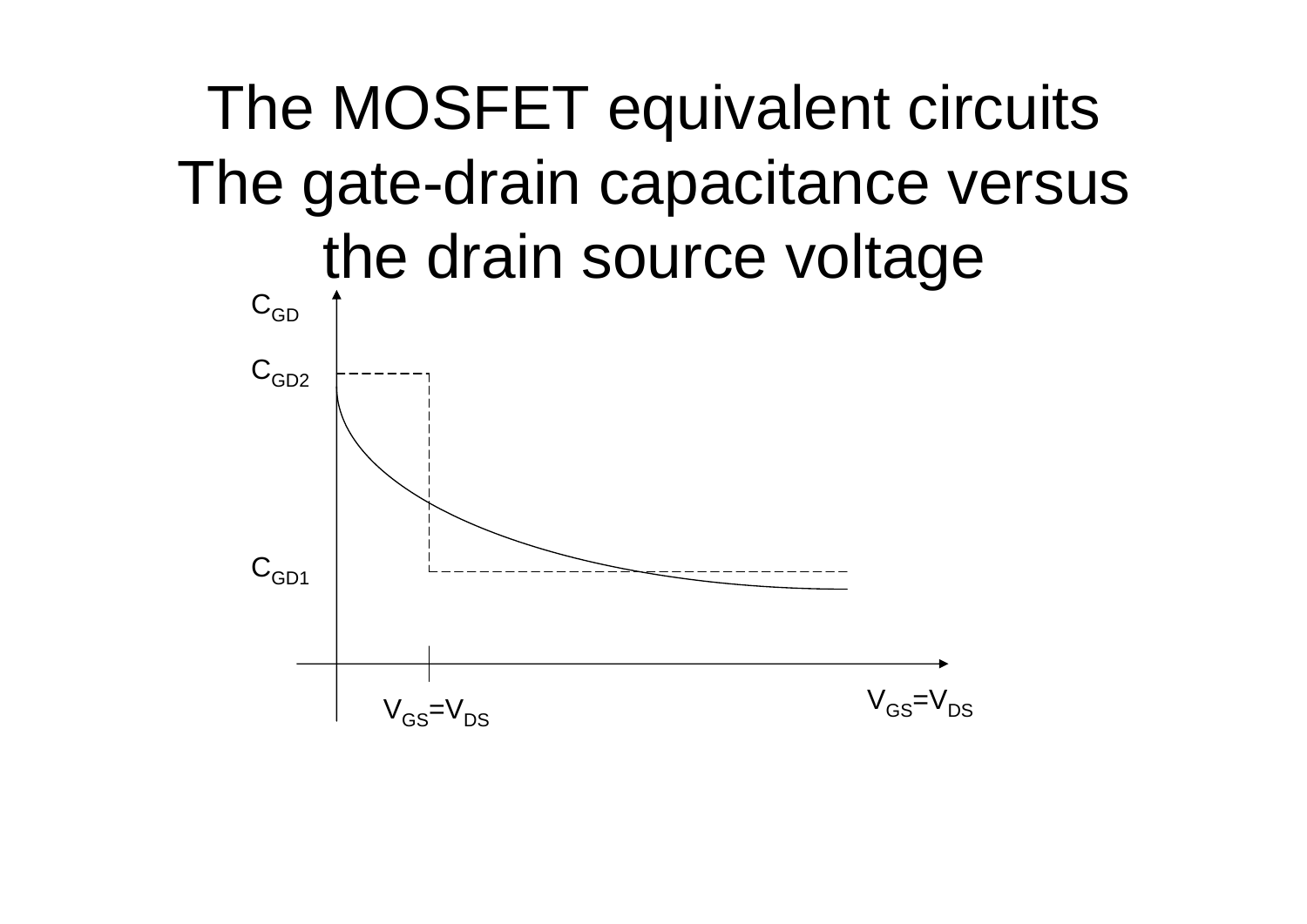### The MOSFET equivalent circuits in the cut-off and active region

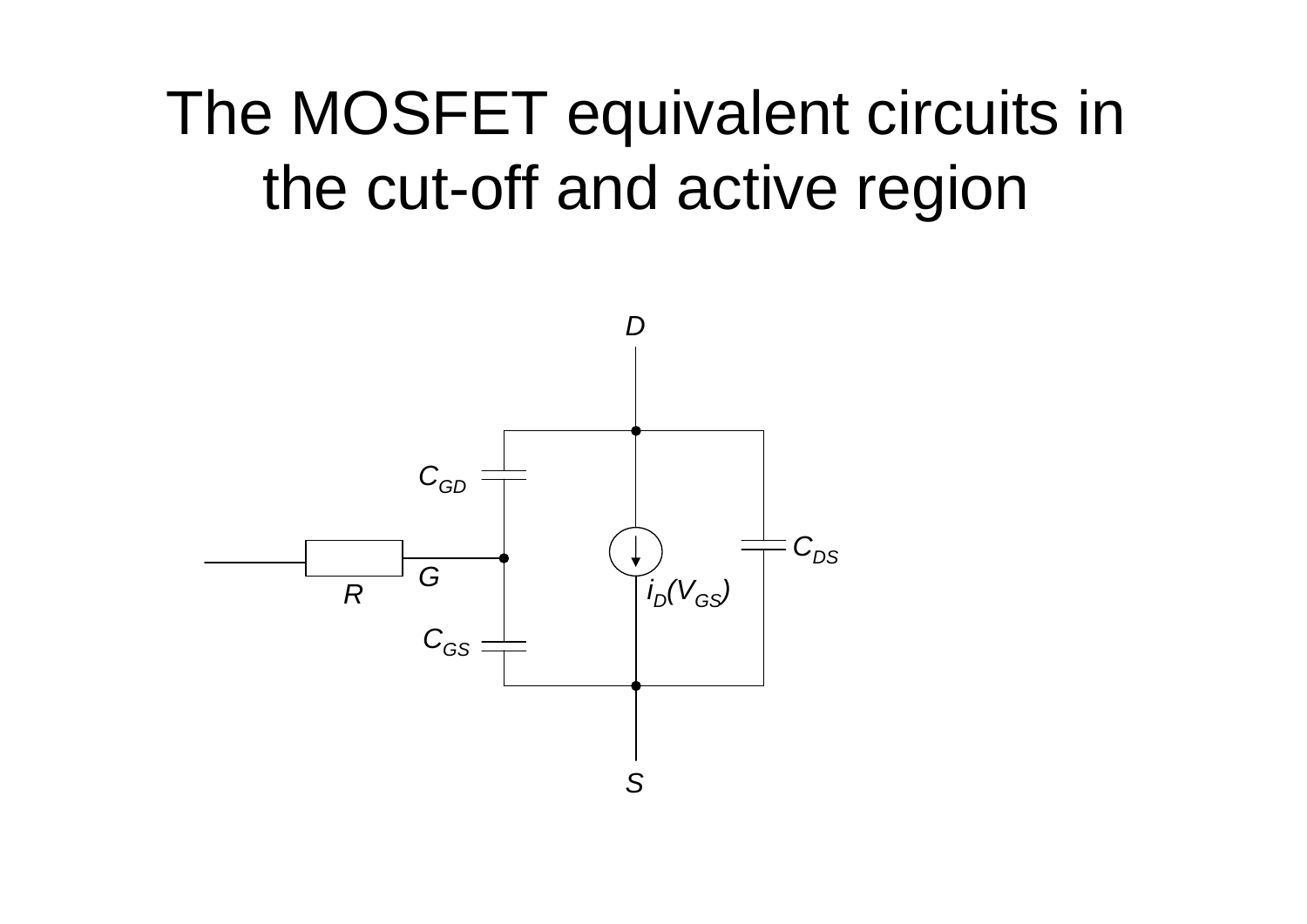### The MOSFET equivalent circuits in the ohmic region

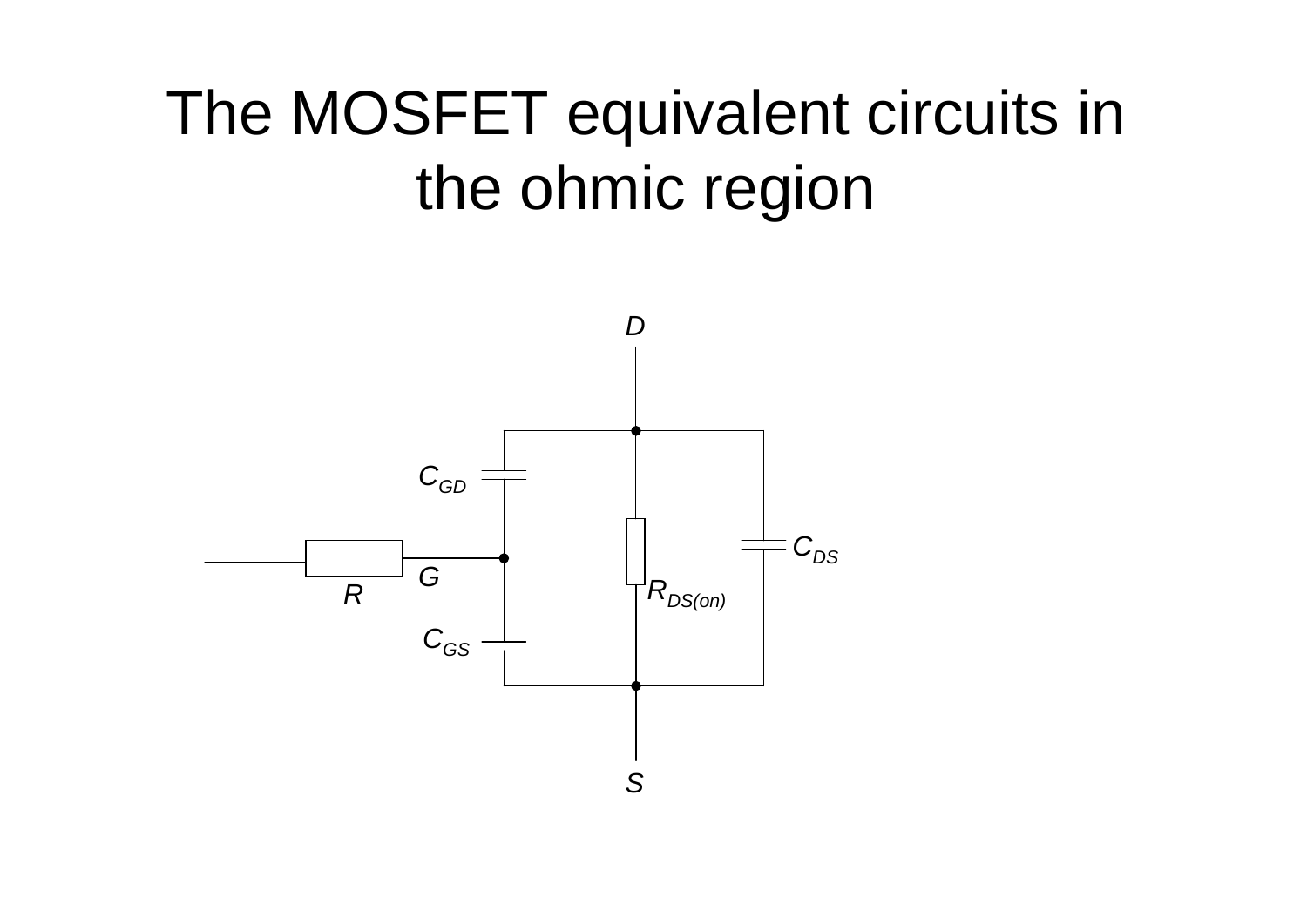# The buck converter, "step down chopper" with a MOSFET

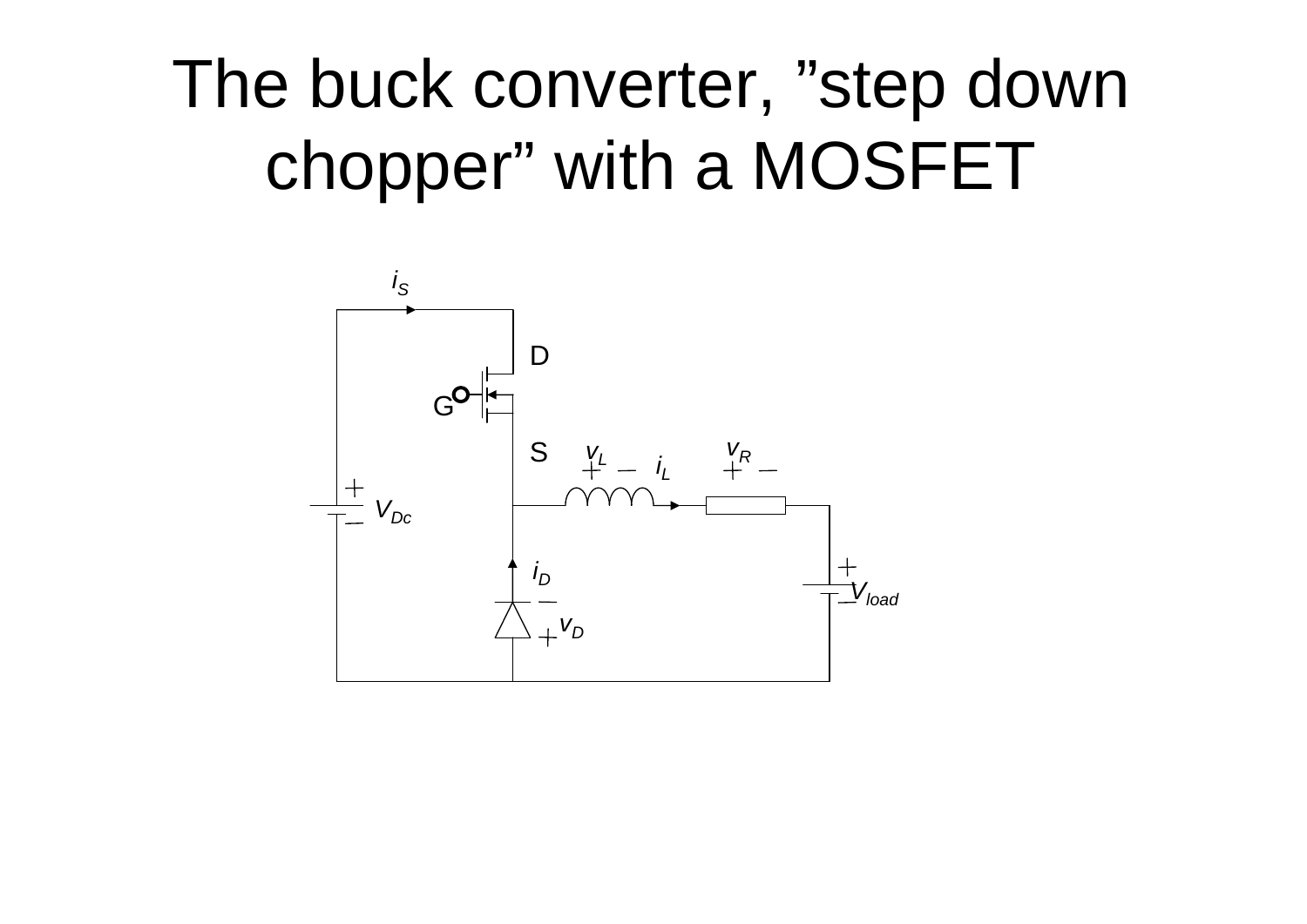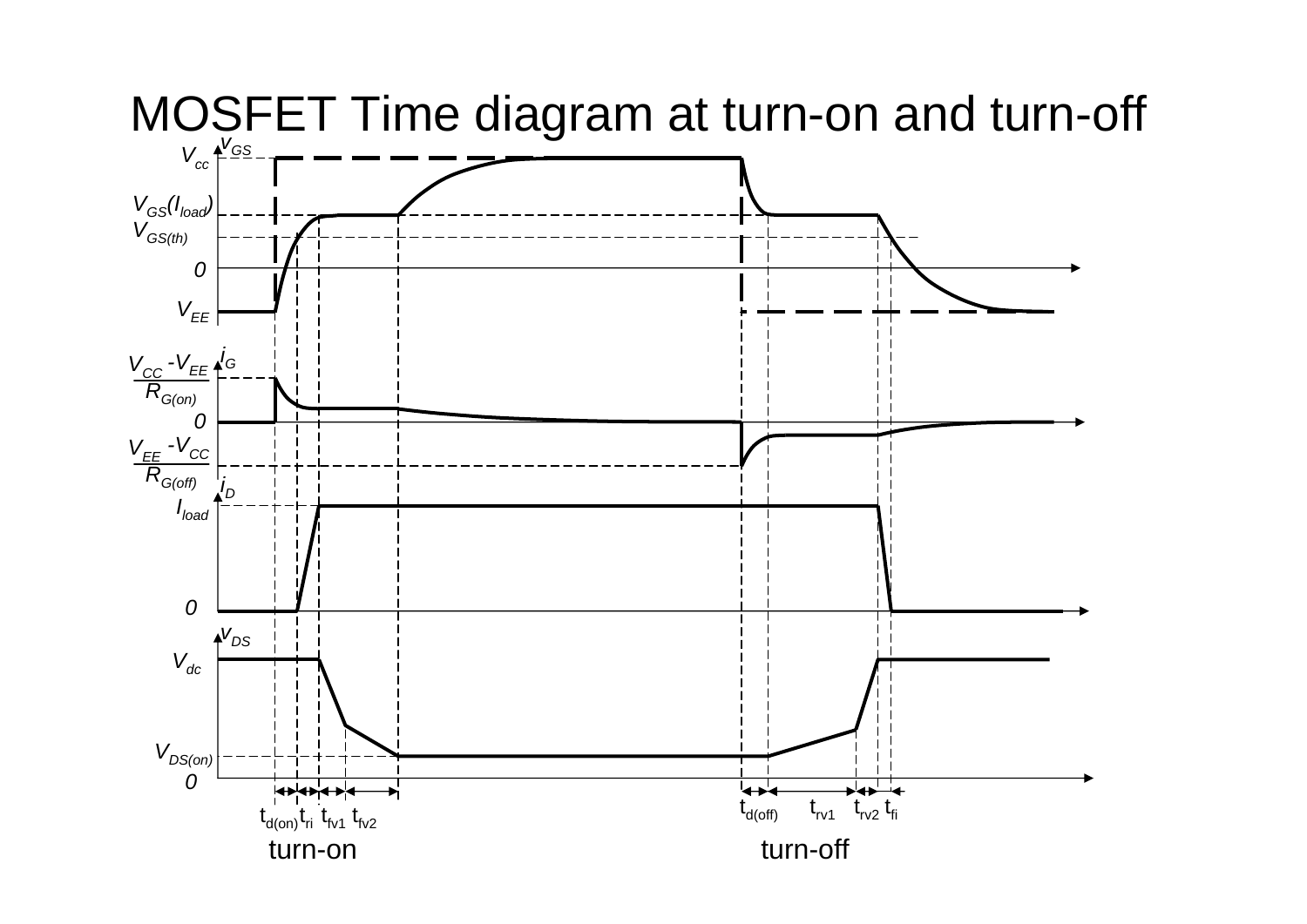## Turn on delay time

- The gate-source voltage  $V_{GS}$ < $V_{GS(th)}$
- The gate-source and the gate-drain capacitances are charged in parallel. The gate time constant is determined by these capacitances and the gate resistor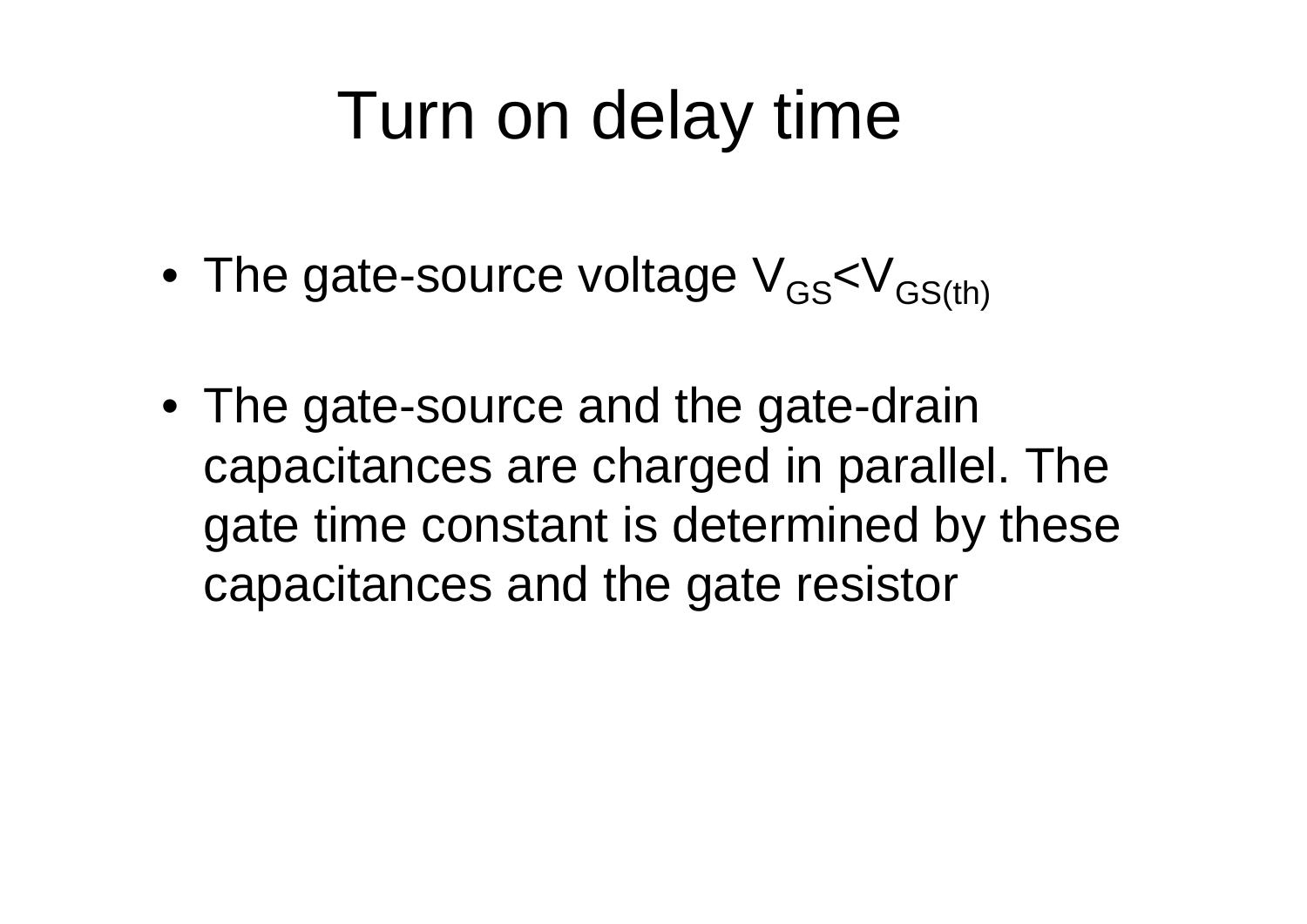## Current rise time

- When the gate-source voltage has become  $V_{GS}$ > $V_{GS(th)}$  the drain current starts to increase
- The gate-source voltage continues to increase with the same time constant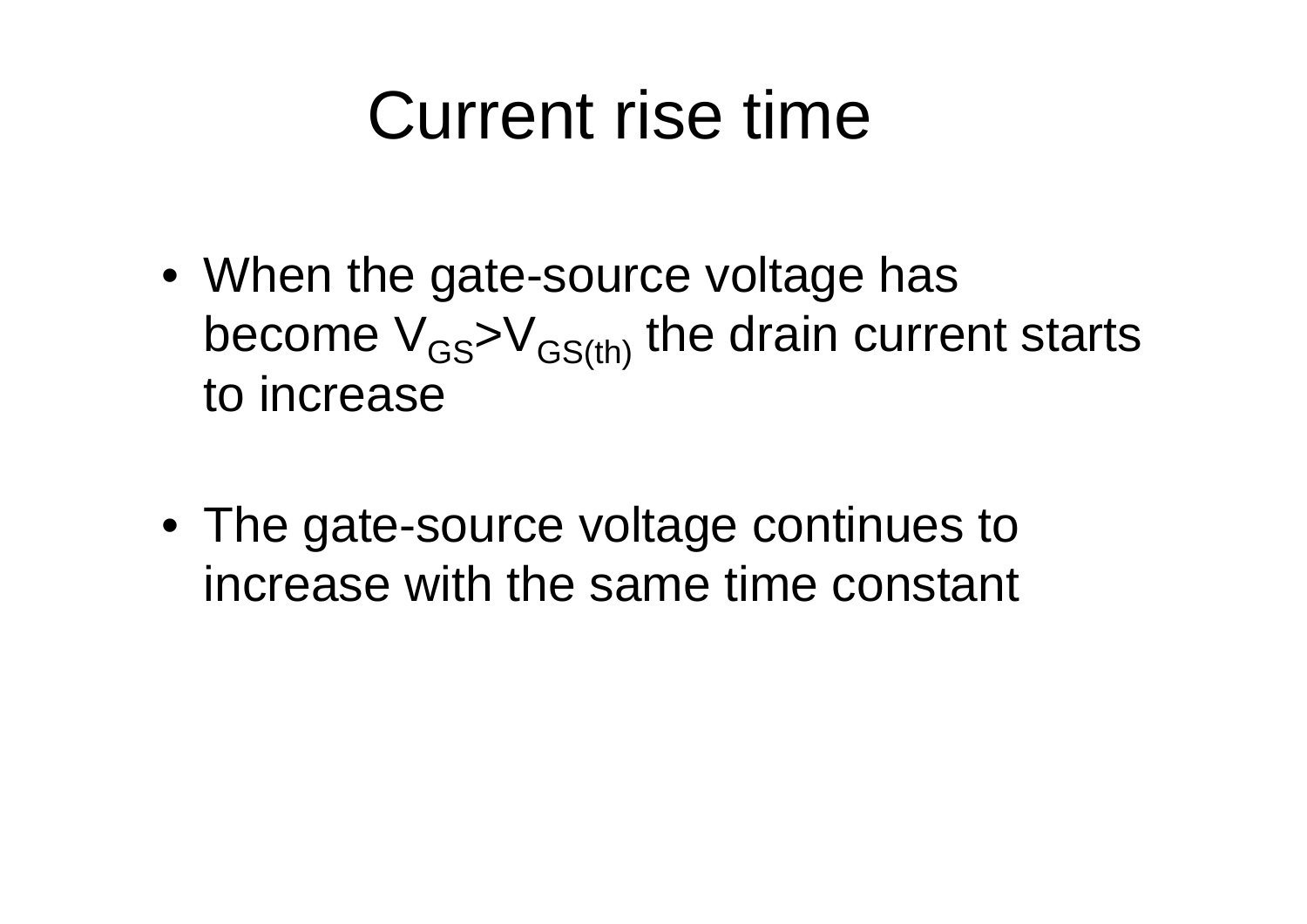# Voltage fall time

- After commutation from the free wheeling diode, the drain source voltage decreases
- The gate-drain capacitance is discharged
- This time is divided in two parts wheather the drain source voltage is higher or lower than the gate-source voltage threshold
- When the gate drain voltage has reached is final value, the gate source voltage clamping is lost and it can further increase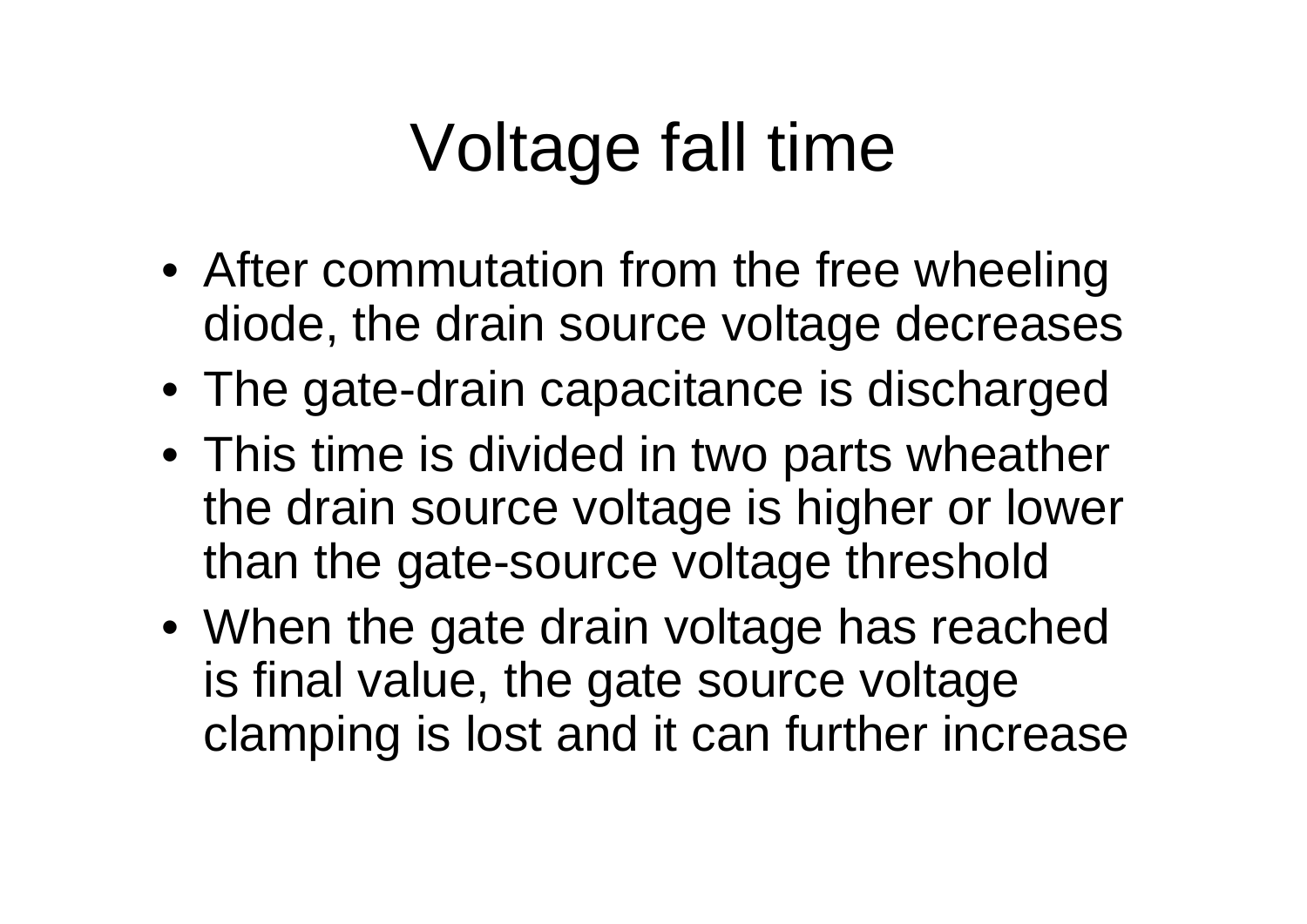# Turn-off delay time

- The gate-source voltage must decrease to a level determined by the transfer characteristic and the actual load current
- When this is reached the MOSFET operates in the active region
- The drain source voltage can rise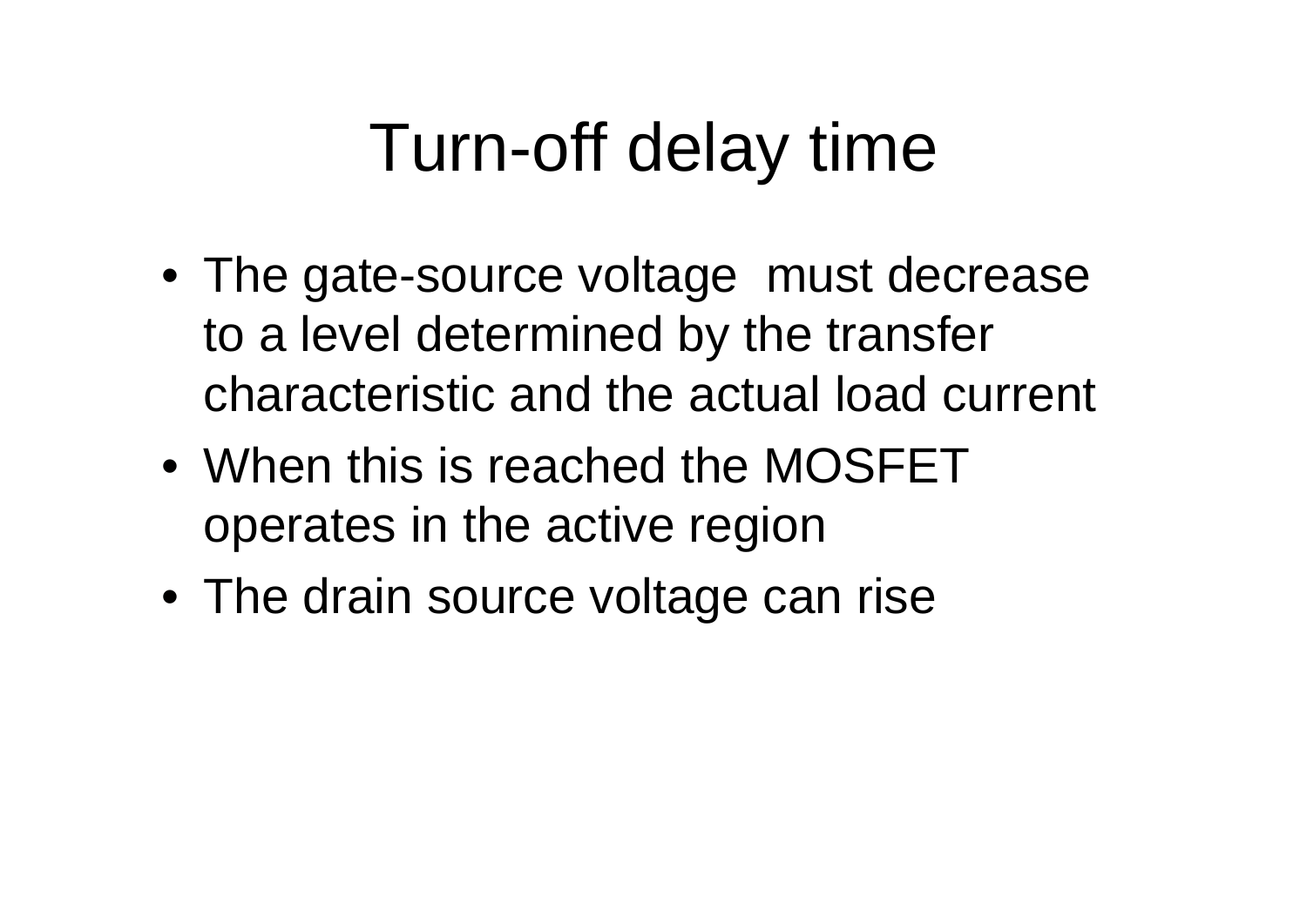# Voltage rise time

• As similar to turn-on, this part is divided in two parts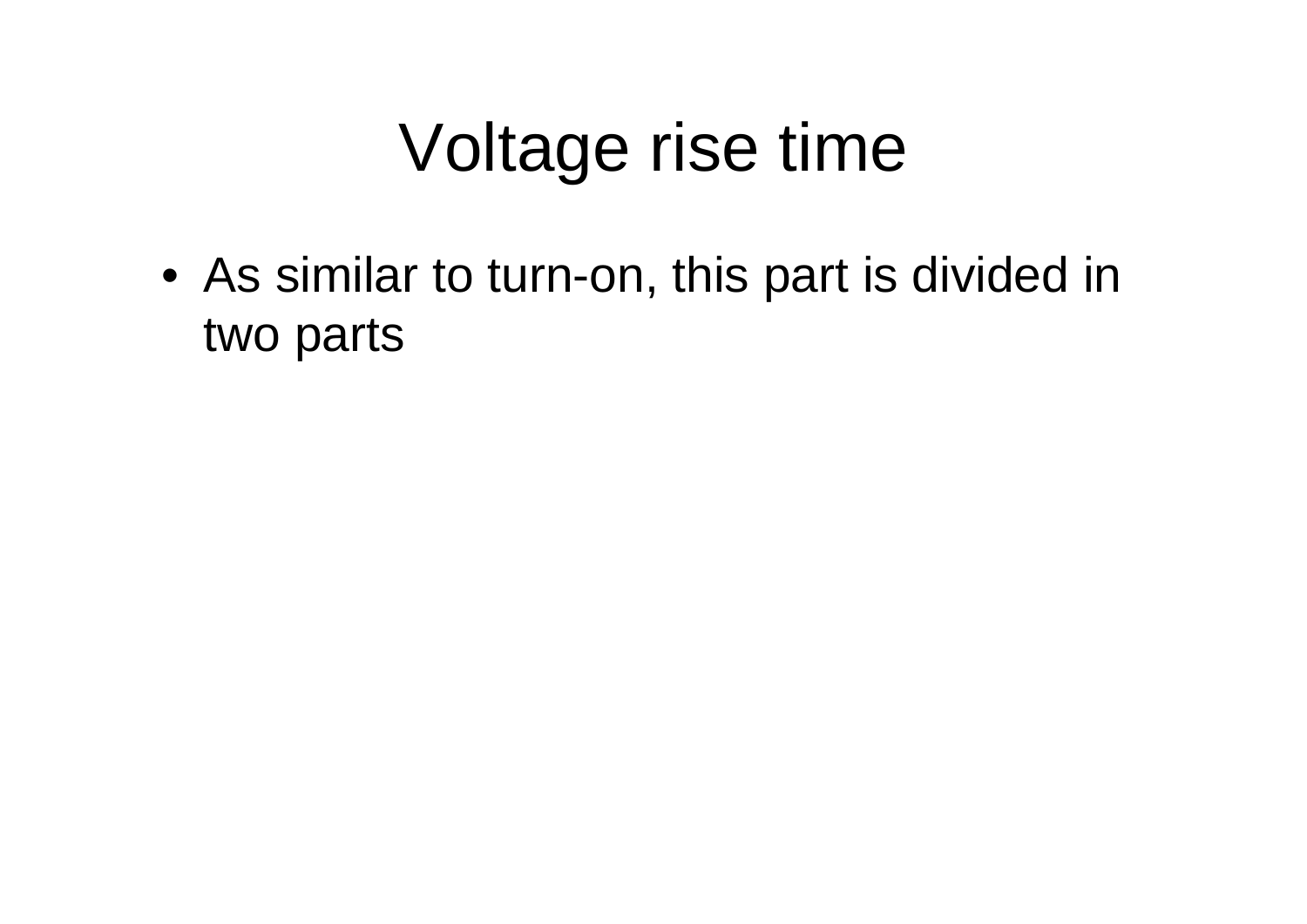# Current fall time

• The current fall time is determined by the transfer characteristic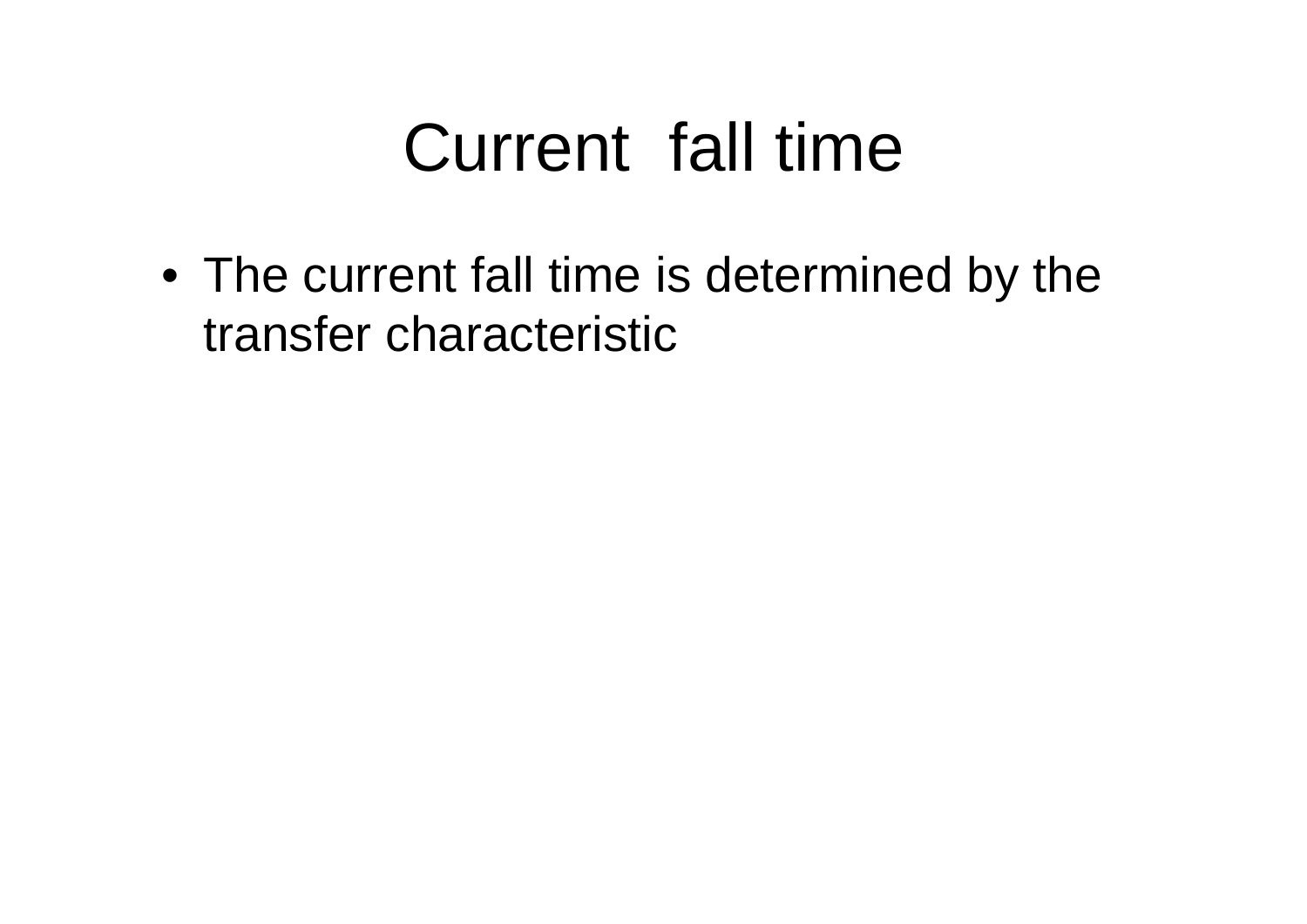### IGBT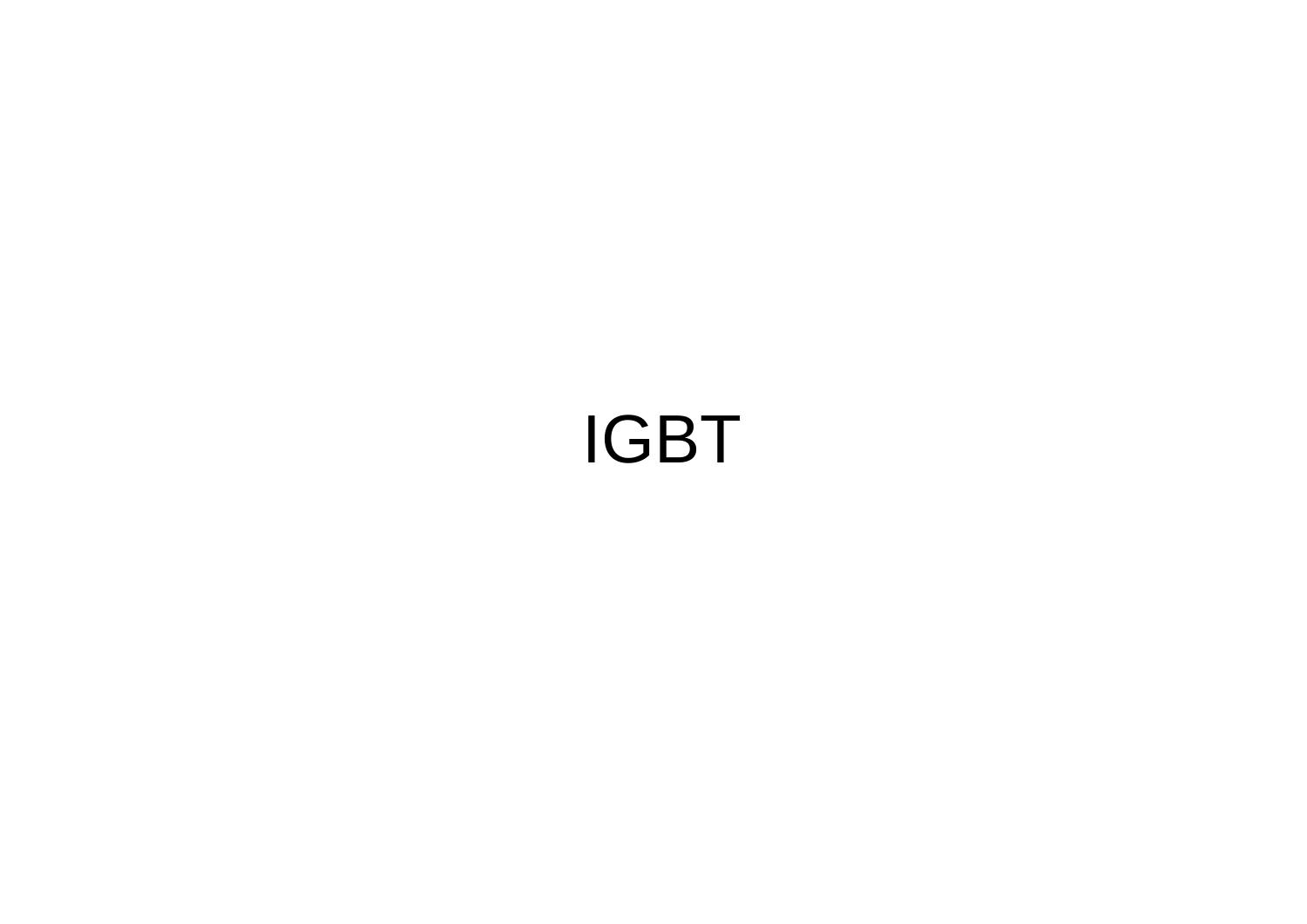# The NPT-IGBT



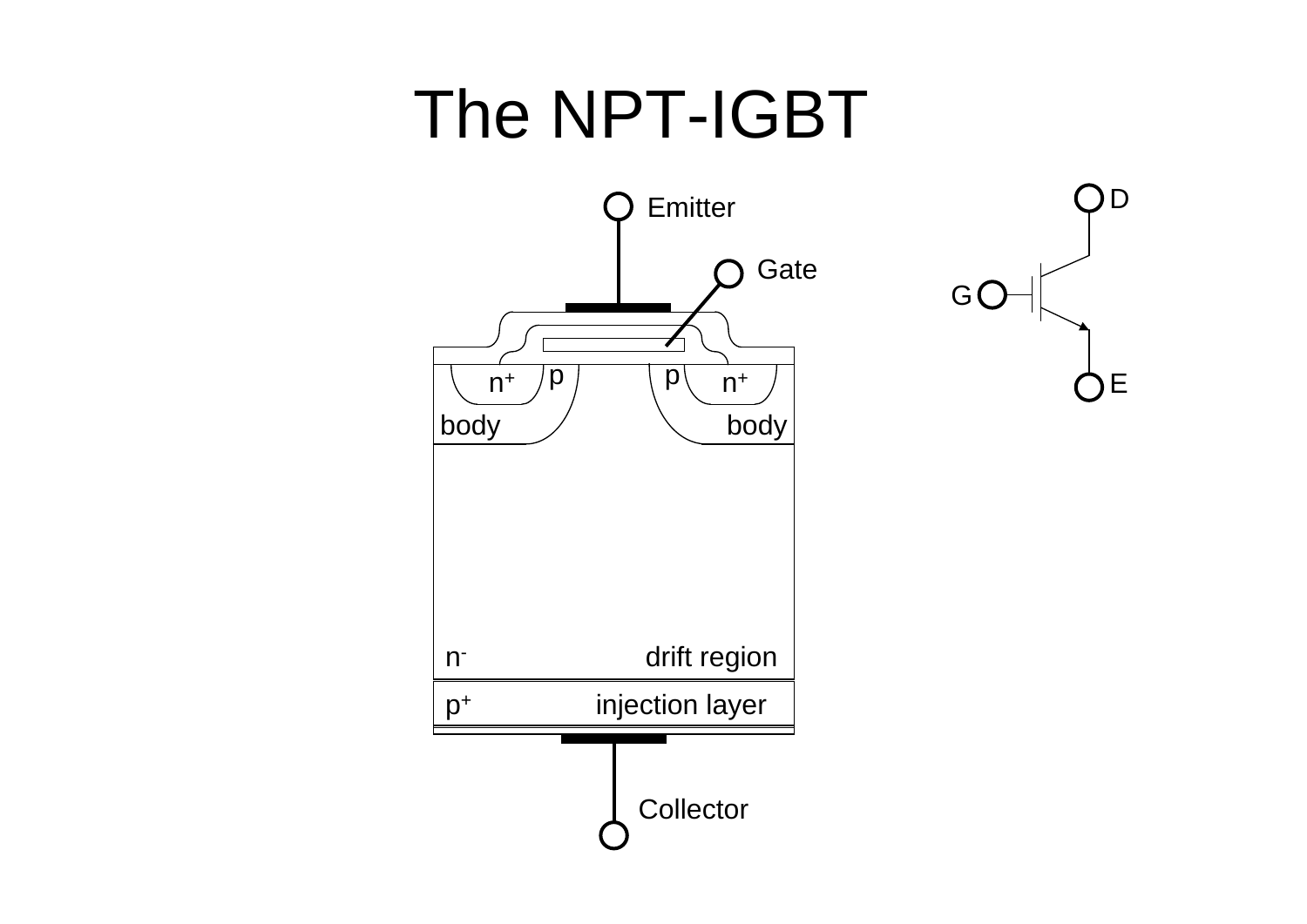# The PT-IGBT



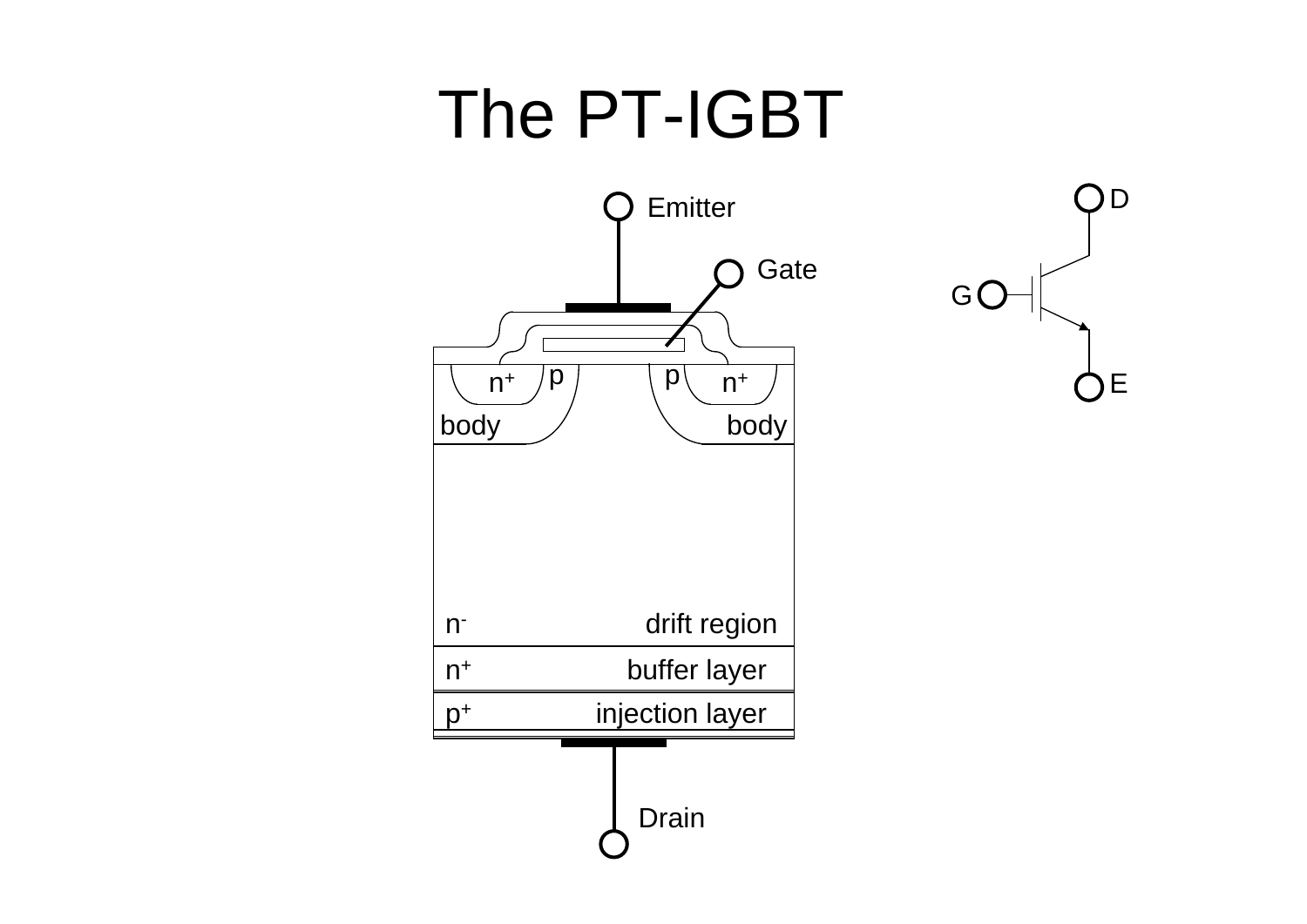### IGBT output characteristic

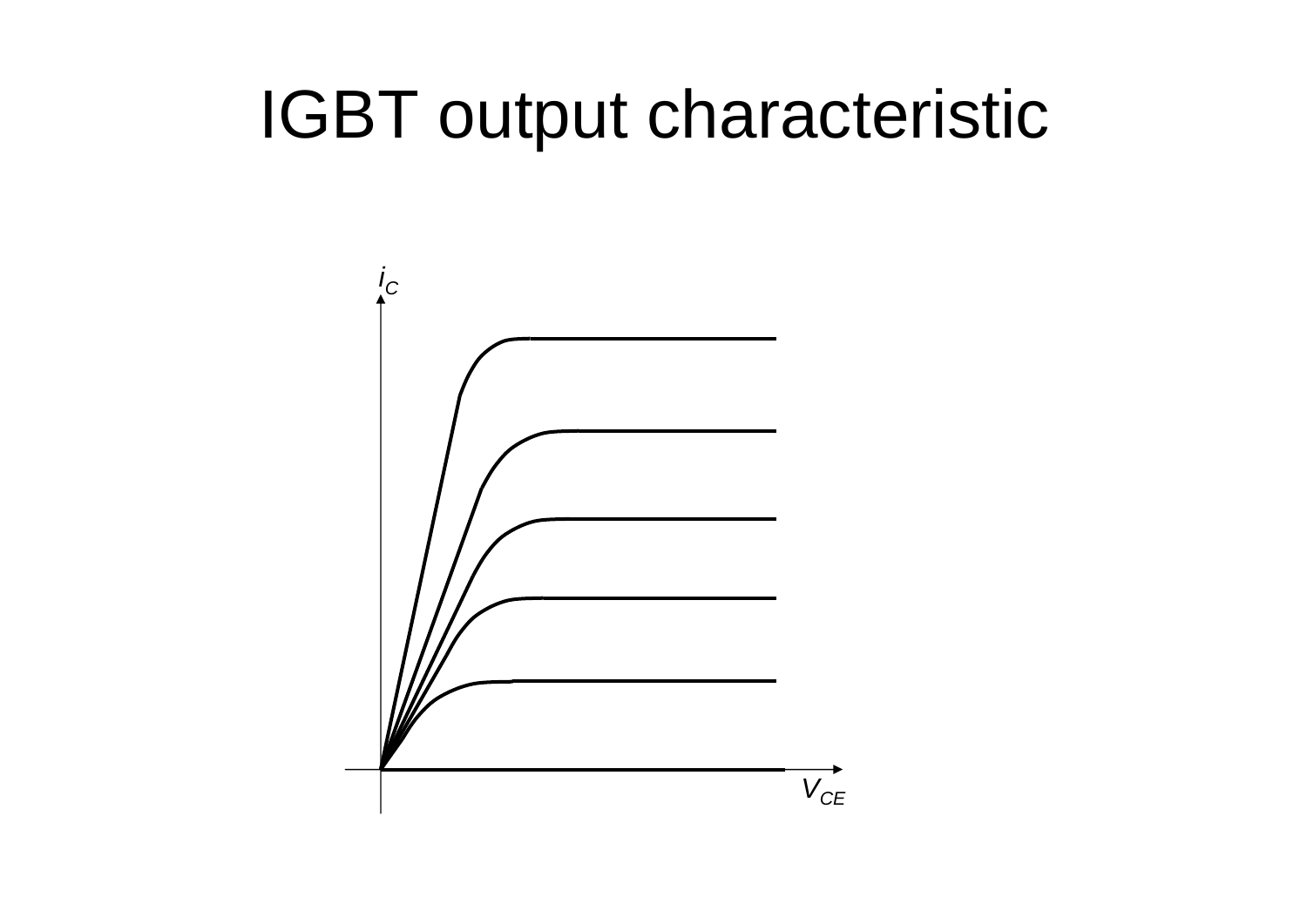## IGBT transfer characteristic

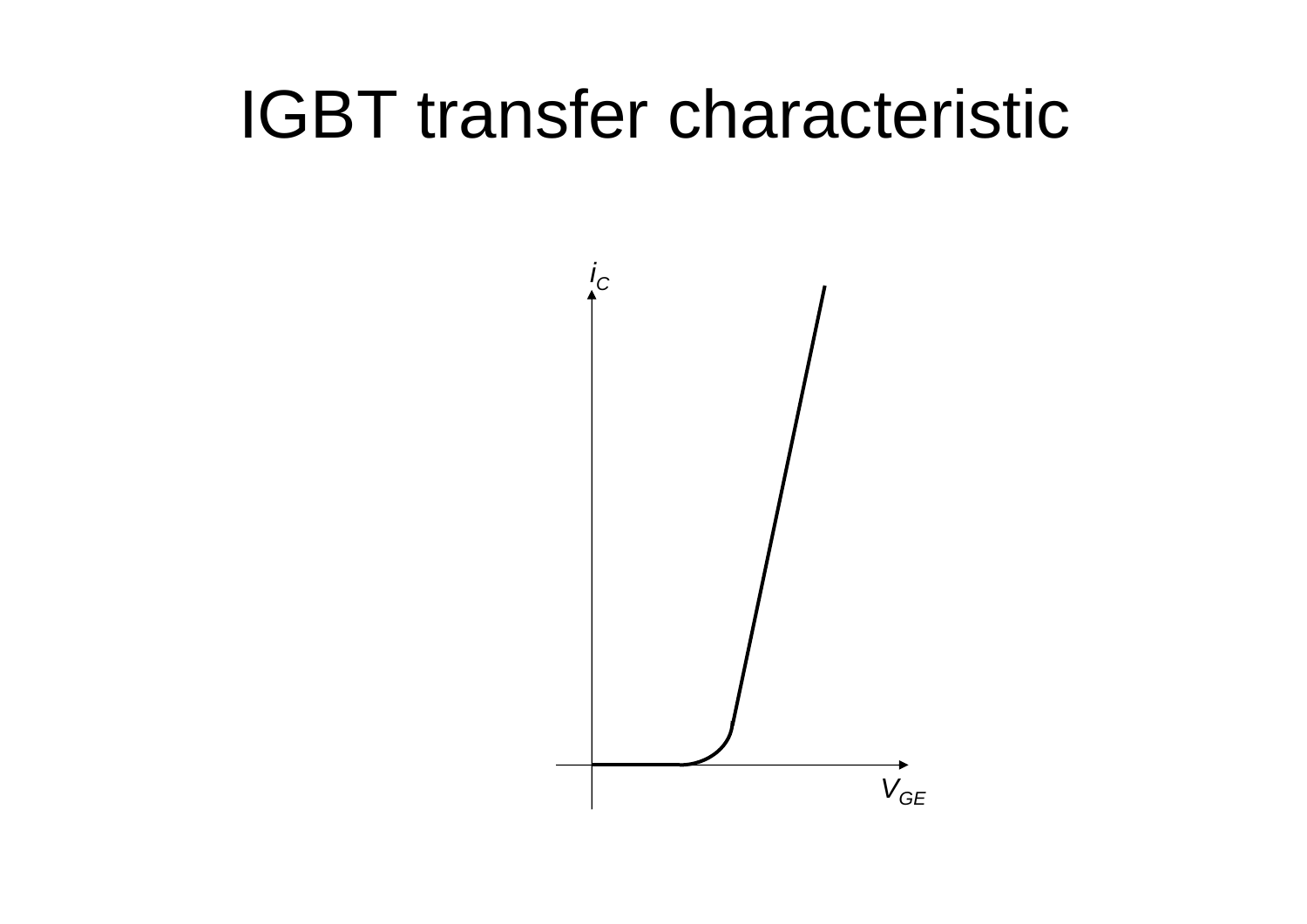### IGBT gate-collector capacitance versus gate-emitter voltage

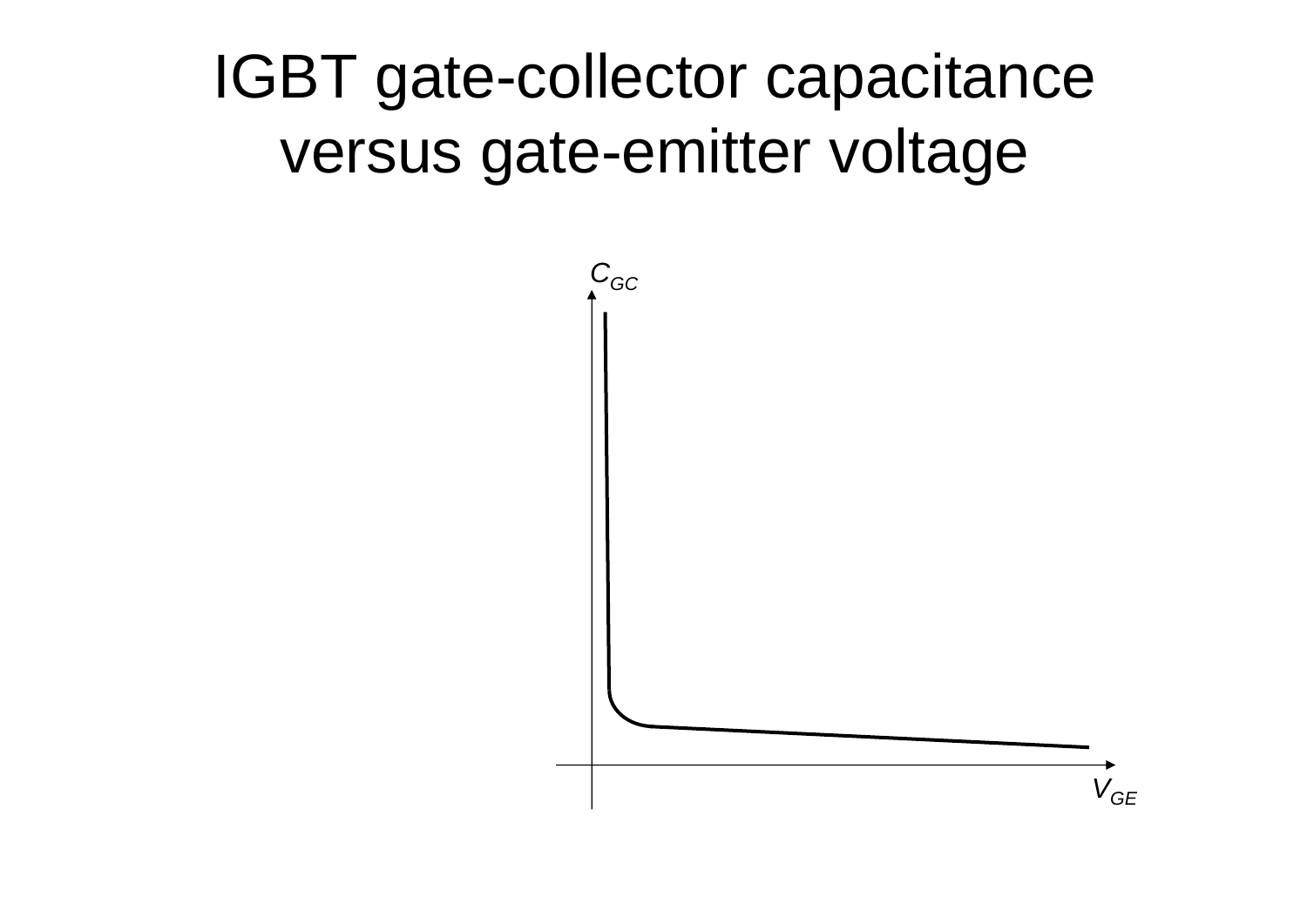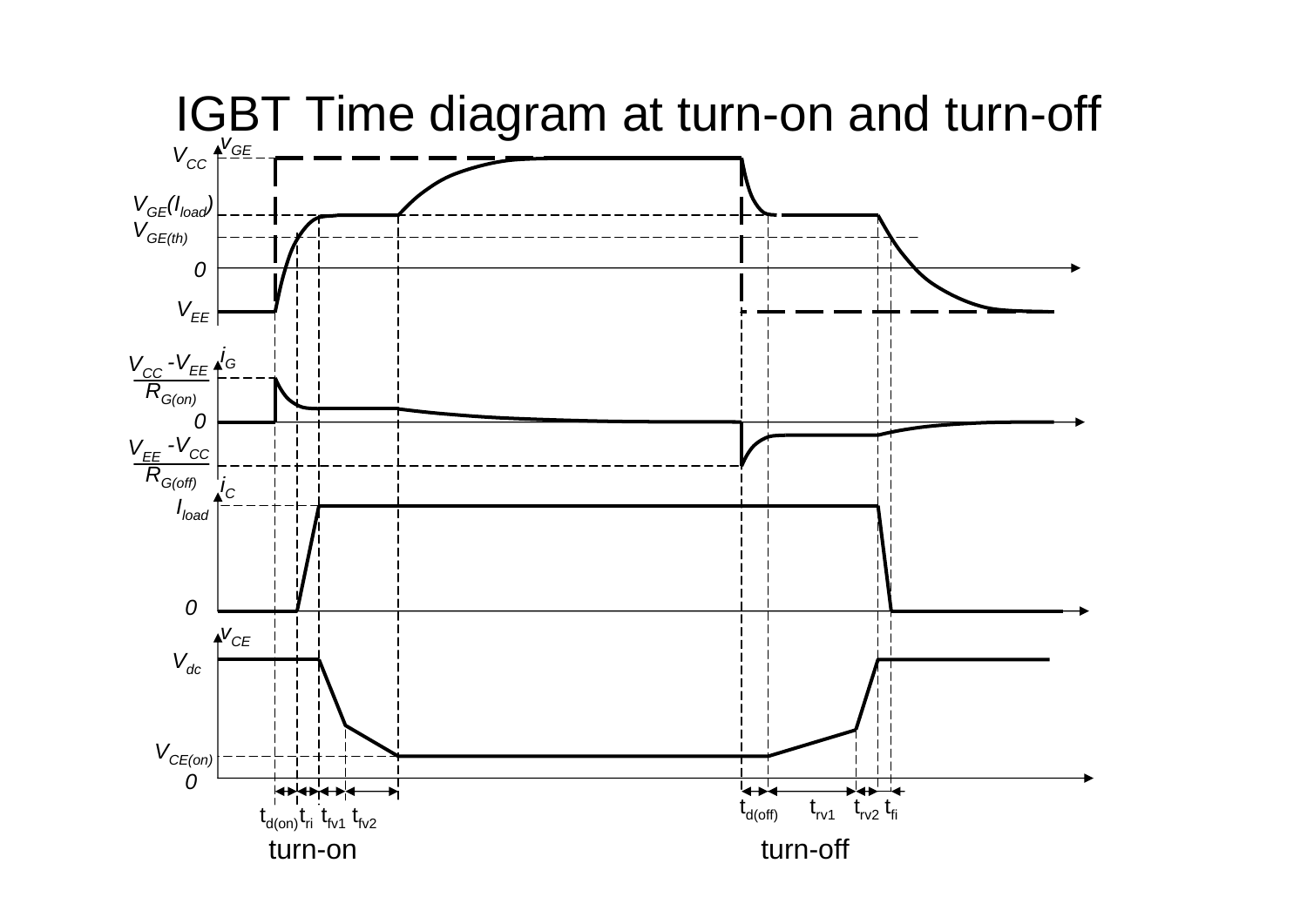

The thyristor structure must not be trigged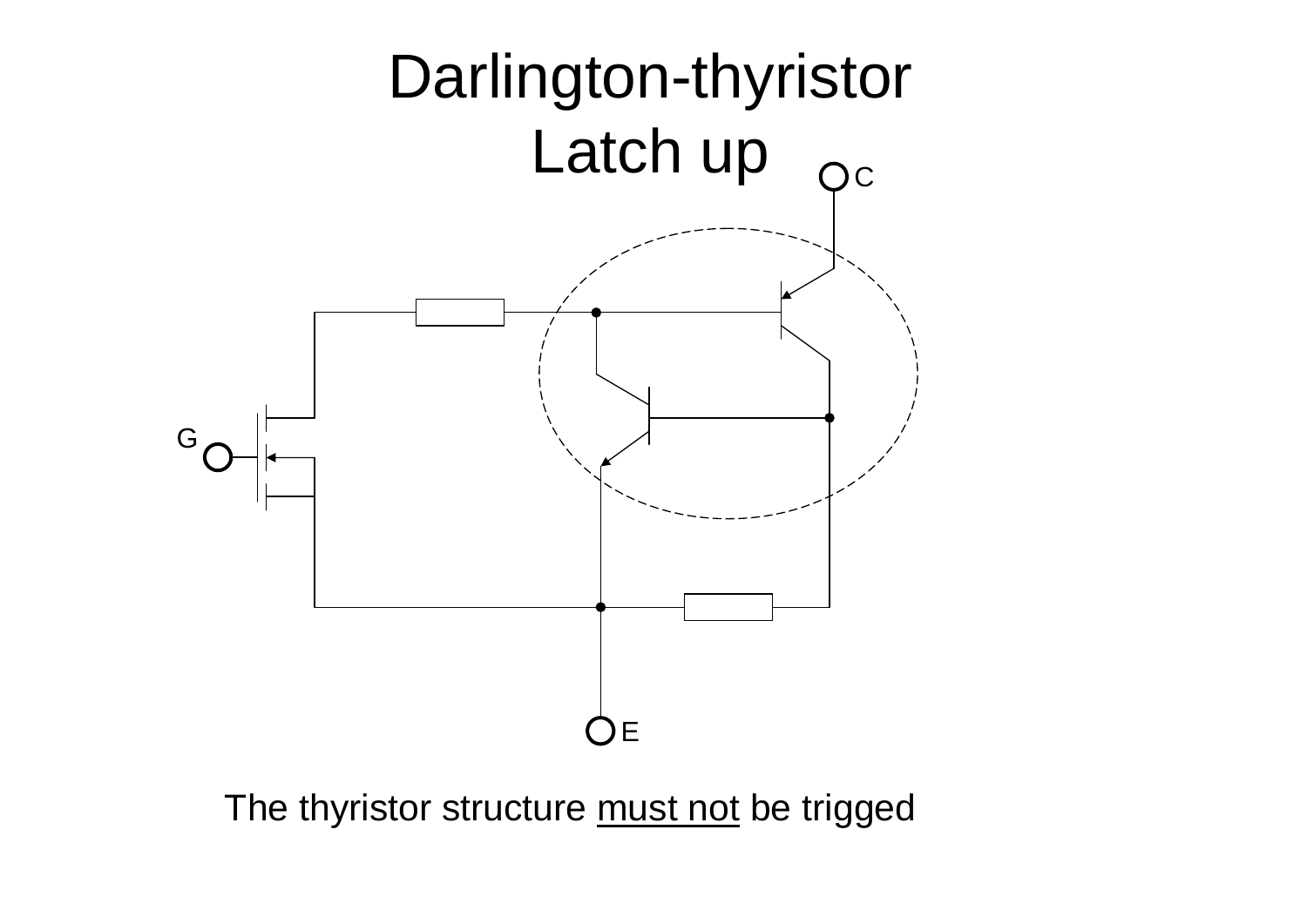# The NPT-IGBT



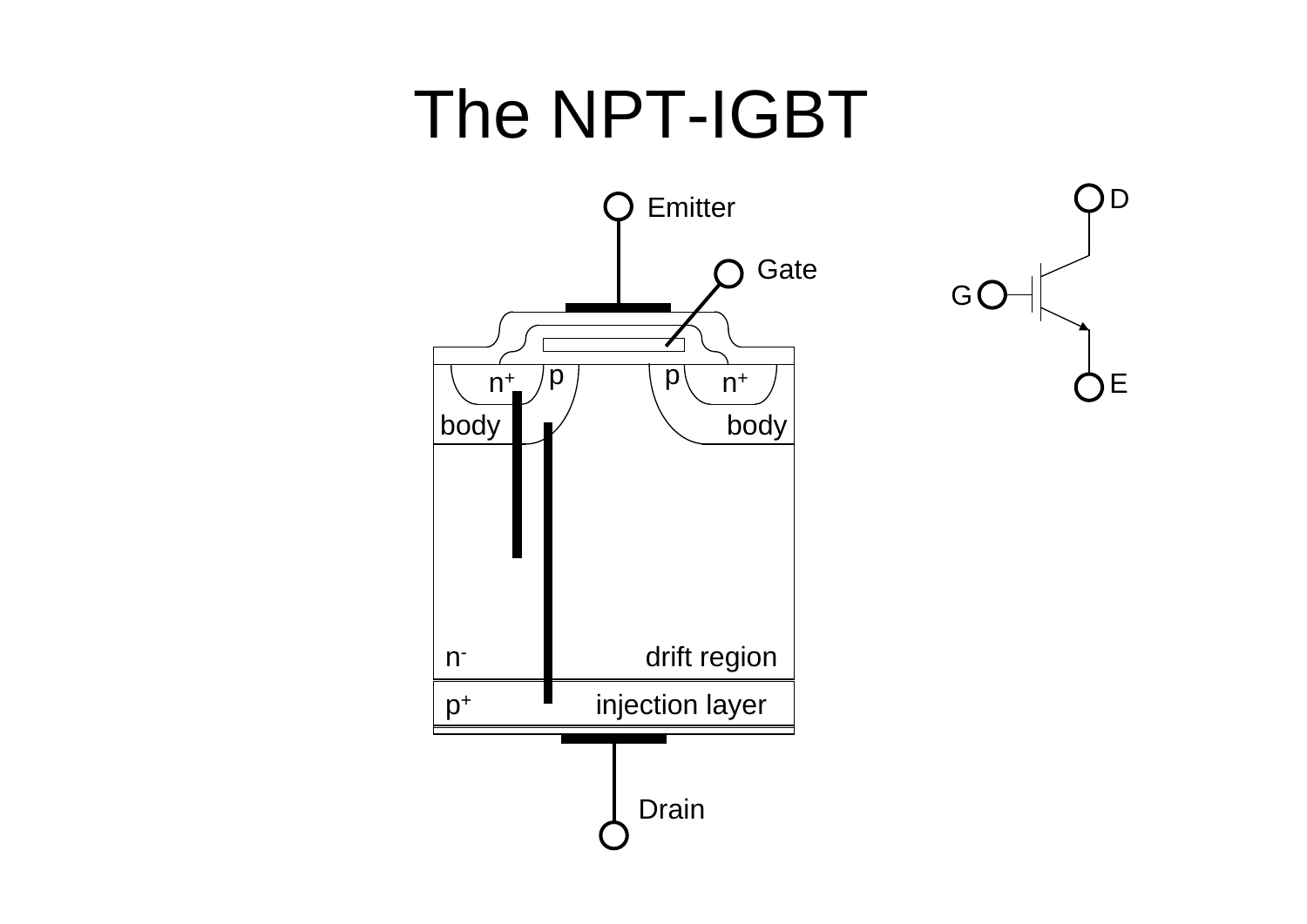#### The IGBT latch up